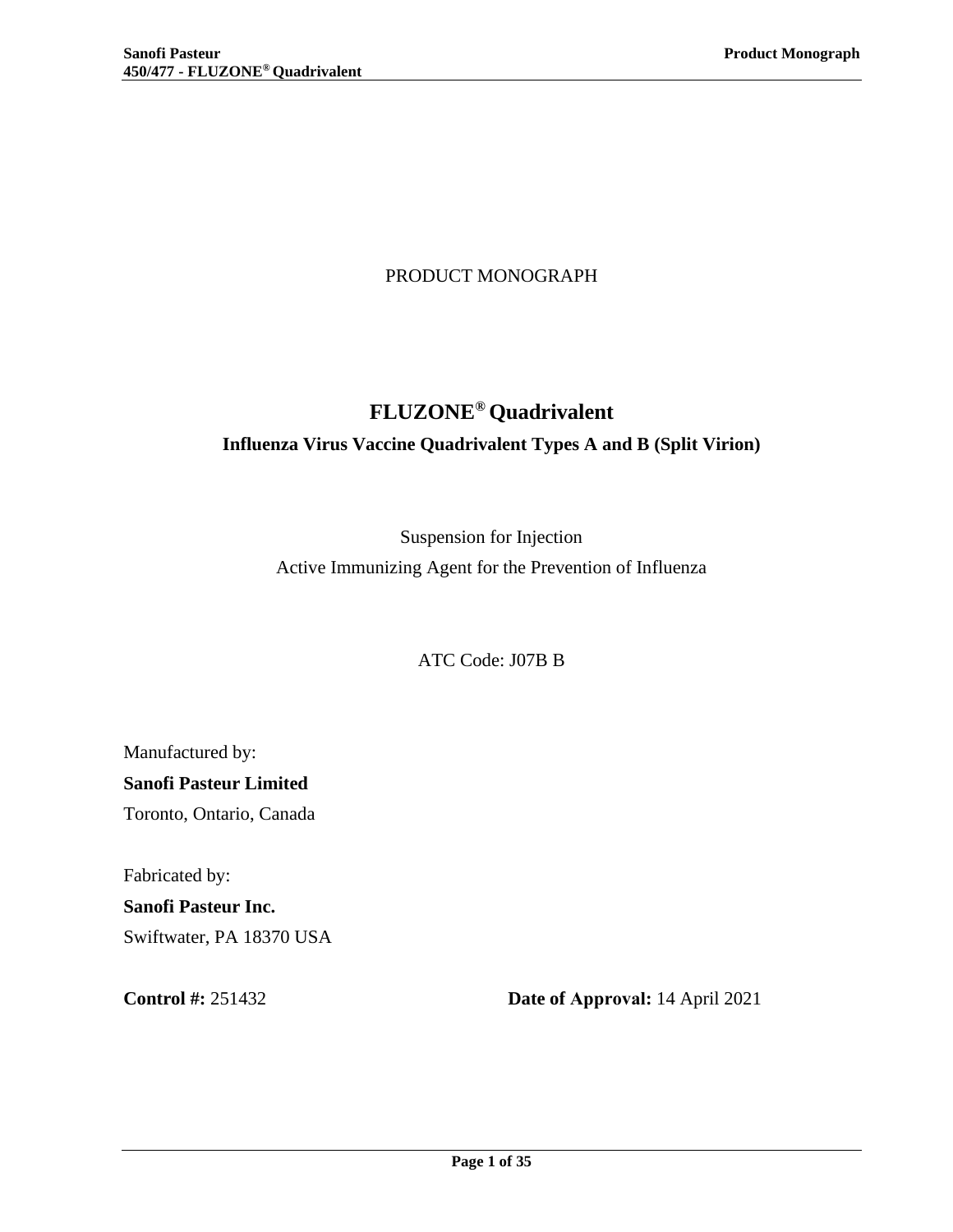# **Table of Contents**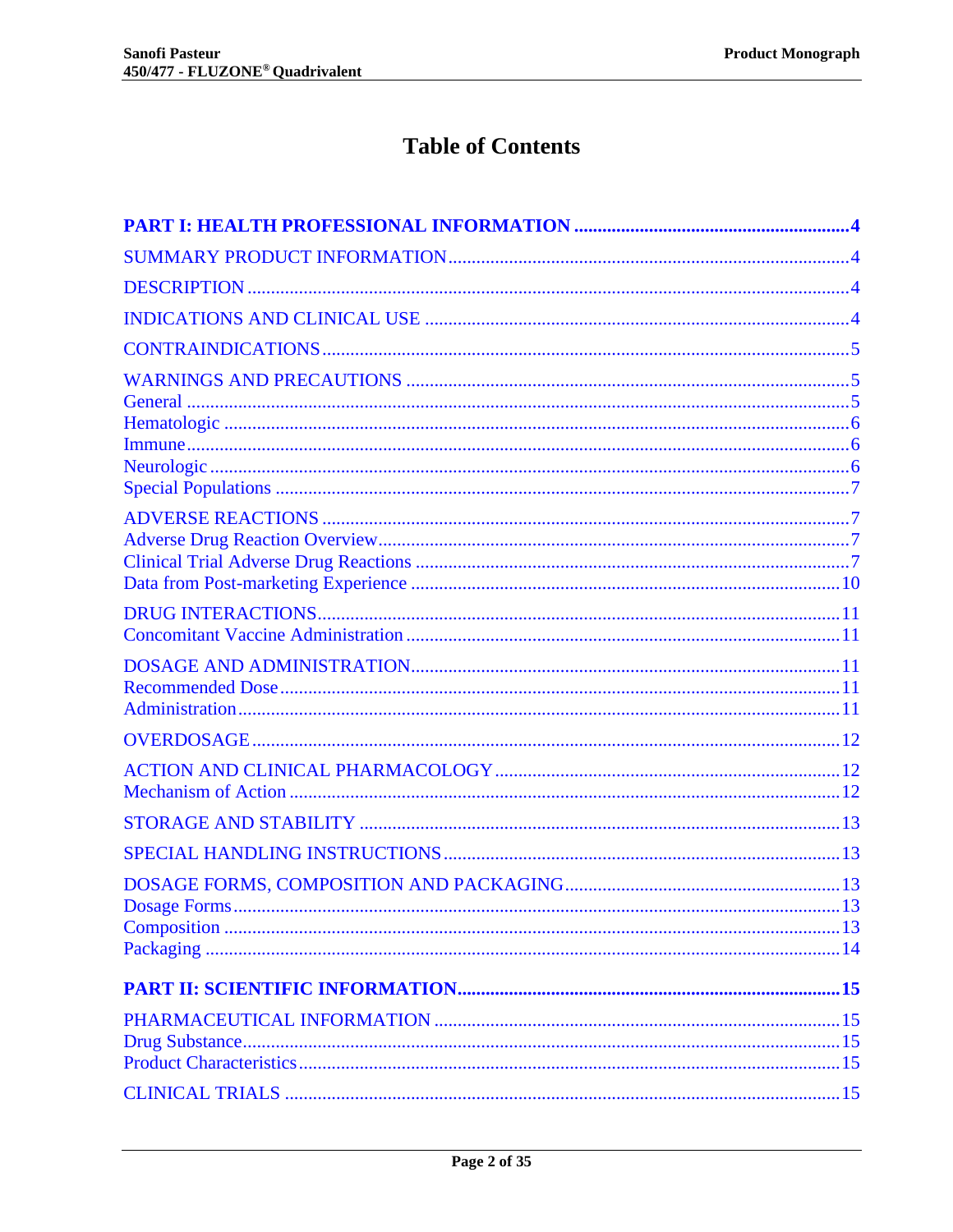| Immunogenicity of FLUZONE® Quadrivalent in Children 6 Months Through 8 Years of |  |
|---------------------------------------------------------------------------------|--|
|                                                                                 |  |
| Immunogenicity of FLUZONE® Quadrivalent in Adults 18 years of Age and Older 20  |  |
| Immunogenicity of FLUZONE® Quadrivalent in Adults 65 Years of Age and Older 21  |  |
|                                                                                 |  |
|                                                                                 |  |
|                                                                                 |  |
|                                                                                 |  |
|                                                                                 |  |
|                                                                                 |  |
|                                                                                 |  |
|                                                                                 |  |
|                                                                                 |  |
|                                                                                 |  |
|                                                                                 |  |
|                                                                                 |  |
|                                                                                 |  |
|                                                                                 |  |
|                                                                                 |  |
|                                                                                 |  |
|                                                                                 |  |
|                                                                                 |  |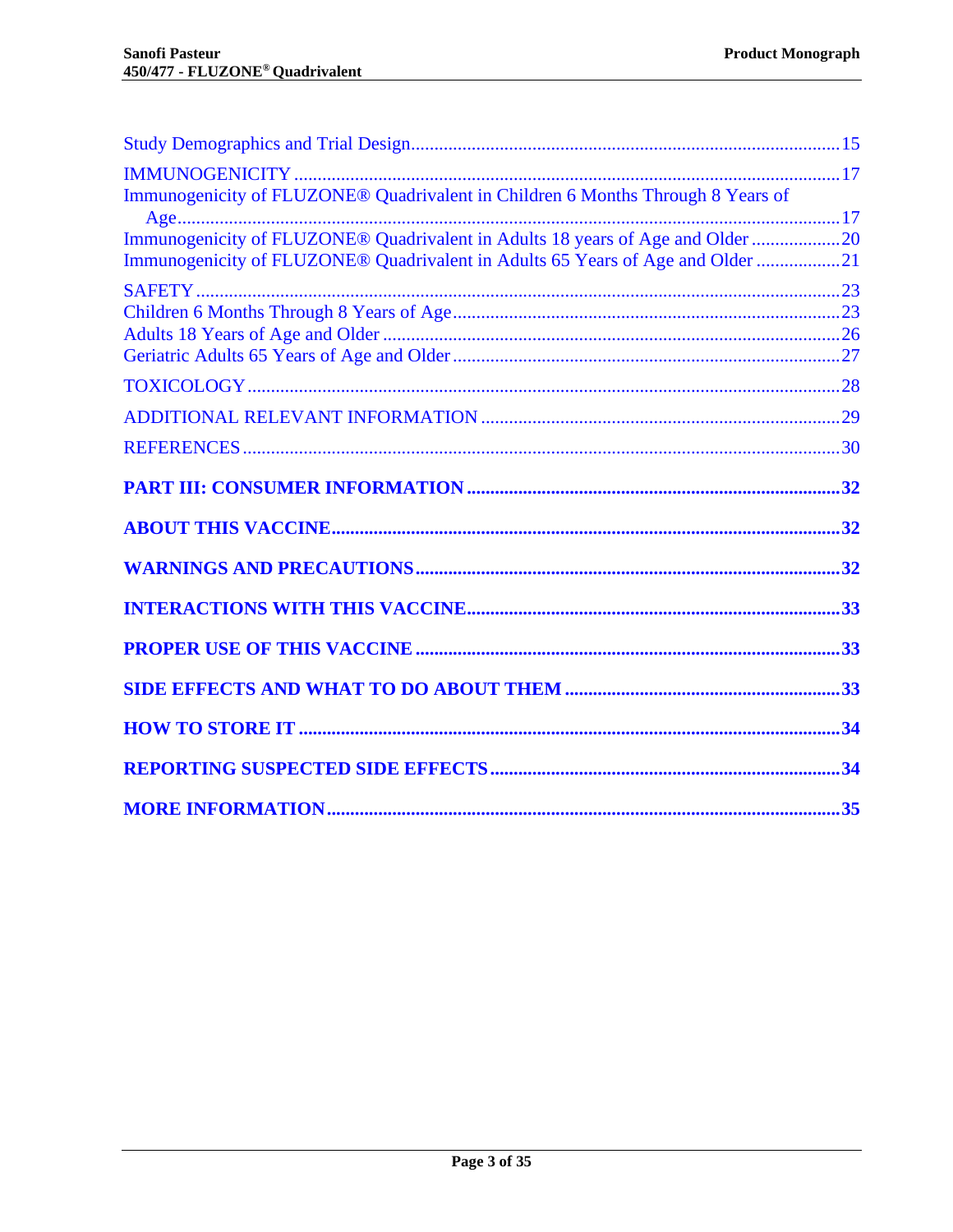# **FLUZONE® Quadrivalent**

## <span id="page-3-0"></span>**Influenza Virus Vaccine Quadrivalent Types A and B (Split Virion)**

## **PART I: HEALTH PROFESSIONAL INFORMATION**

## <span id="page-3-1"></span>**SUMMARY PRODUCT INFORMATION**

**Route of Administration:** Intramuscular injection.

**Dosage Form/Strength:** Suspension for injection.

### **Active Ingredients:**

Each 0.5 mL dose is formulated to contain: 15 µg of hemagglutinin (HA) for each strain listed below. (See [DESCRIPTION.](#page-3-2))

Each 0.25 mL dose is formulated to contain: 7.5 µg of hemagglutinin (HA) for each strain listed below. (See [DESCRIPTION.](#page-3-2))

**Clinically Relevant Non-medicinal Ingredients:** thimerosal\* , formaldehyde, egg protein, Triton®  $X-100^{\dagger}$ .

\* multidose presentation only

† Triton® X-100 is a registered trademark of Union Carbide, Co.

<span id="page-3-2"></span>For a complete listing see [DOSAGE FORMS, COMPOSITION AND PACKAGING](#page-12-2) section.

## **DESCRIPTION**

FLUZONE® Quadrivalent [Influenza Virus Vaccine Quadrivalent Types A and B (Split Virion)] for intramuscular use, is a sterile suspension containing four strains of influenza viruses propagated in embryonated chicken eggs, inactivated with formaldehyde, concentrated and purified by zonal centrifugation on a sucrose gradient, split with Triton® X-100, further purified and then suspended in sodium phosphate-buffered isotonic sodium chloride solution. The FLUZONE® Quadrivalent process uses an additional concentration factor after the ultrafiltration step in order to obtain a higher hemagglutinin (HA) antigen concentration.

The type and amount of viral antigens contained in FLUZONE<sup>®</sup> Quadrivalent conform to the current requirements of the World Health Organization (WHO). [\(1\)](#page-29-1) The strains for the 2021-2022 season are: A/Victoria/2570/2019 (H1N1)pdm09-like strain, A/Cambodia/e0826360/2020 (H3N2)-like strain, B/Washington/02/2019-like strain, and B/Phuket/3073/2013-like strain.

## <span id="page-3-3"></span>**INDICATIONS AND CLINICAL USE**

FLUZONE® Quadrivalent is indicated for active immunization against influenza caused by the specific strains of influenza virus contained in the vaccine in adults and children 6 months of age and older.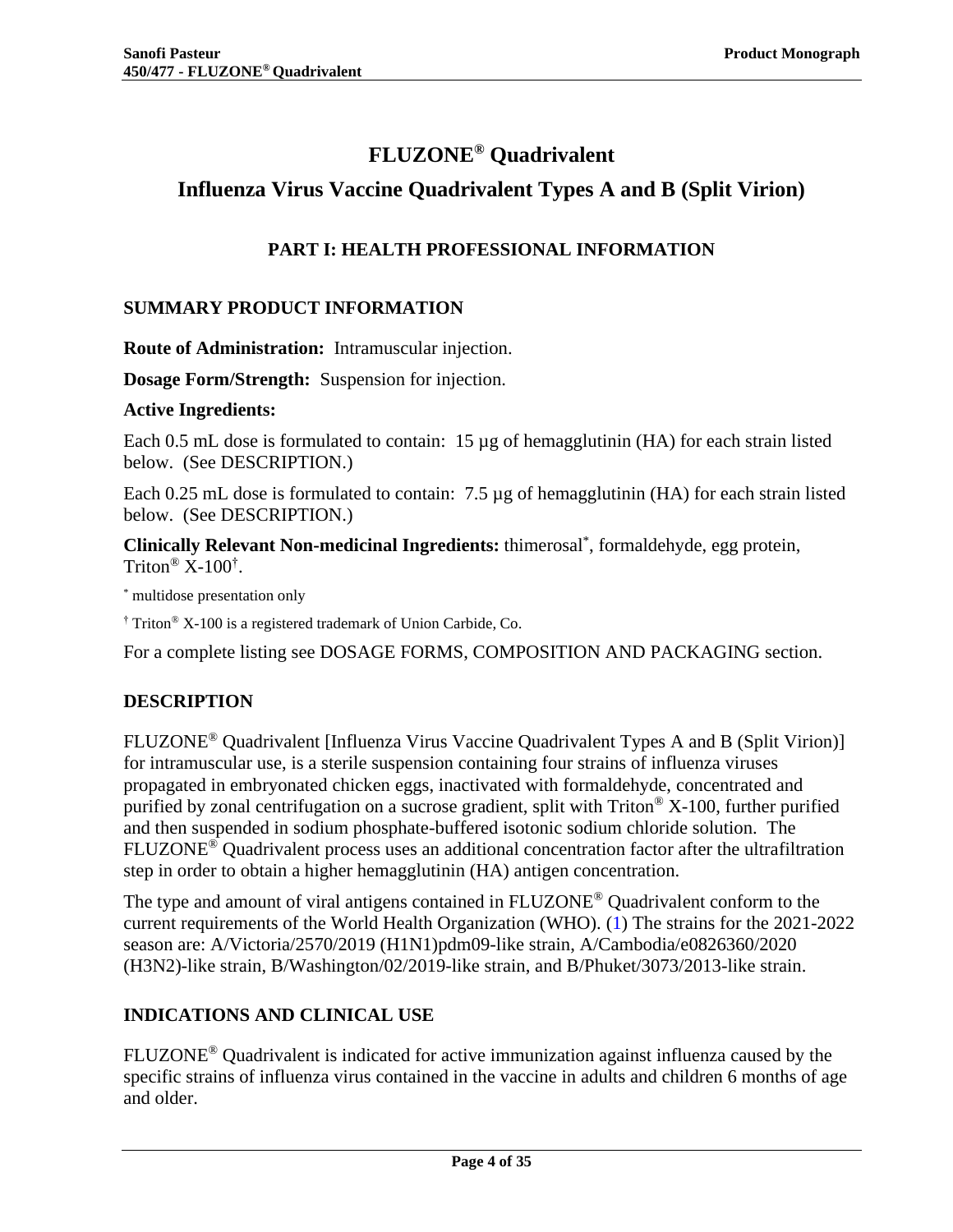Although the current influenza vaccine can contain one or more of the antigens administered in previous years, annual vaccination using the current vaccine is necessary because immunity declines in the year following vaccination.

### **The National Advisory Committee on Immunization (NACI) encourages annual influenza vaccination for all Canadians 6 months of age and older who have no contraindications.** [\(2\)](#page-29-2)

The vaccine should be offered to both children and adults up to and even after influenza virus activity is documented in a community. [\(2\)](#page-29-2)

## <span id="page-4-0"></span>**CONTRAINDICATIONS**

FLUZONE® Quadrivalent should not be administered to anyone with a history of severe allergic reaction to egg protein or any component of the vaccine or after previous administration of the vaccine or a vaccine containing the same components or constituents. (See [DOSAGE FORMS,](#page-12-2)  [COMPOSITION AND PACKAGING.](#page-12-2))

## <span id="page-4-1"></span>**WARNINGS AND PRECAUTIONS**

### <span id="page-4-2"></span>**General**

Before administration of FLUZONE<sup>®</sup> Quadrivalent, health-care providers should inform the recipient or parent/guardian of the recipient of the benefits and risks of immunization, inquire about the recent health status of the recipient, review the recipient's history concerning possible hypersensitivity to the vaccine or similar vaccines, previous immunization history, the presence of any contraindications to immunization and comply with any local requirements regarding information to be provided to the recipient/guardian before immunization.

As with any vaccine, immunization with influenza vaccine may not protect 100% of individuals.

Influenza virus is remarkably unpredictable in that significant antigenic changes may occur from time to time. It is known that FLUZONE® Quadrivalent, as now constituted, is not effective against all possible strains of influenza virus. Protection is limited to those strains of virus from which the vaccine is prepared or against closely related strains.

**Administration Route Related Precautions:** Do not administer by intravascular injection: ensure that the needle does not penetrate a blood vessel.

FLUZONE<sup>®</sup> Quadrivalent should not be administered into the buttocks.

Aseptic technique must be used for withdrawal of each dose from a multidose vial. A maximum of 10 total doses (0.25 mL or 0.5 mL) can be withdrawn from a multidose vial. To prevent disease transmission, use a separate sterile needle and syringe or sterile disposable unit for each individual patient and for each entry into a multidose vial. The same needle and/or syringe must never be used to re-enter a multidose vial to withdraw vaccine even when it is to be used for inoculation of the same patient. This may lead to contamination of the vial contents and nosocomial infection of patients who subsequently receive vaccine from the vial. [\(3\)](#page-29-3)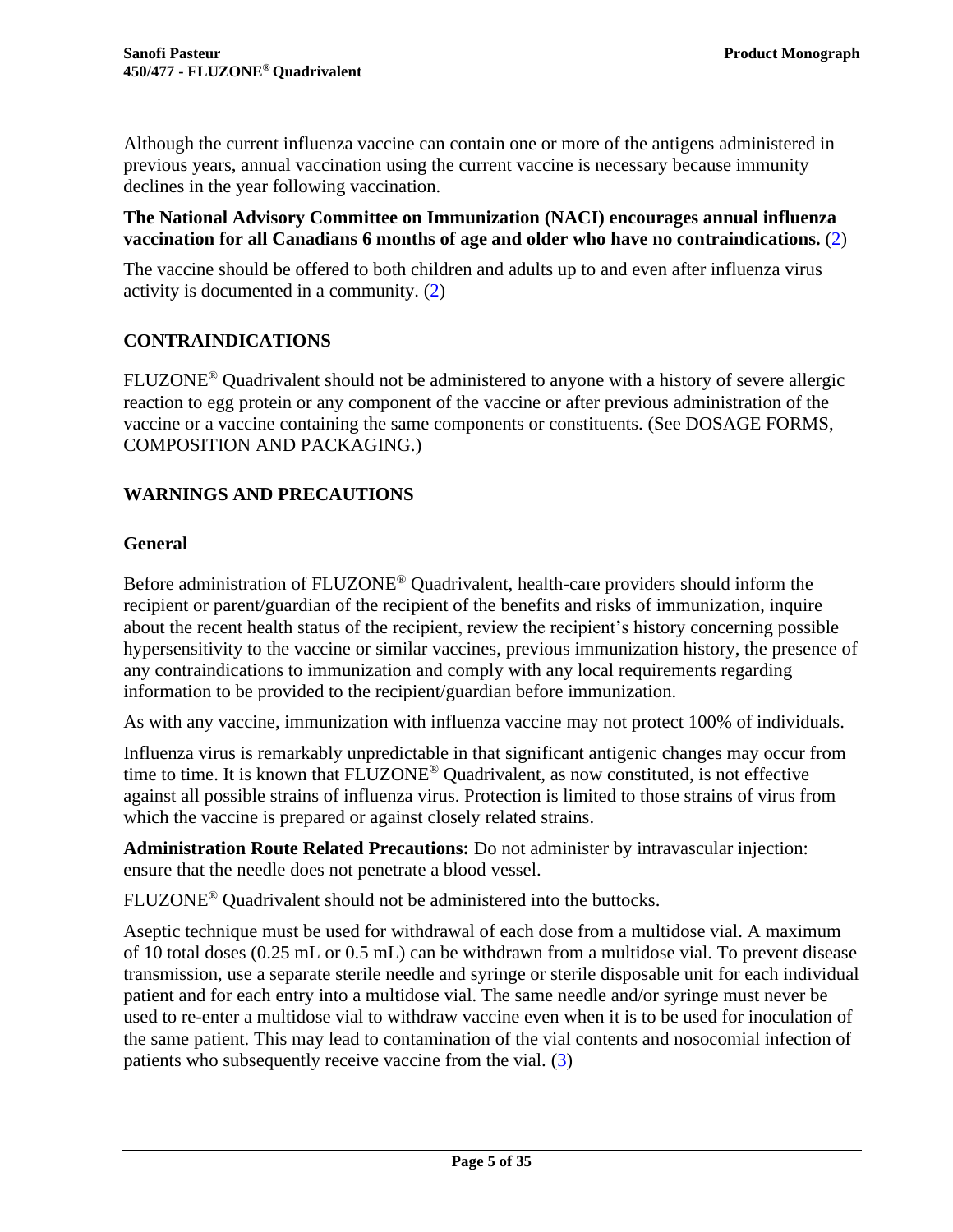F**ebrile or Acute Disease:** Persons with serious acute febrile illness usually should not be vaccinated until their symptoms have abated. Those with mild non-serious febrile illness (such as mild upper respiratory tract infections) may be given influenza vaccine. [\(2\)](#page-29-2)

## <span id="page-5-0"></span>**Hematologic**

Because any intramuscular injection can cause injection site hematoma, in persons with any bleeding disorders, such as hemophilia or thrombocytopenia, or in persons on anticoagulant therapy, intramuscular injections with FLUZONE® Quadrivalent should not be administered to persons unless the potential benefits outweigh the risk of administration. If the decision is made to administer any product by intramuscular injection to such persons, it should be given with caution, with steps taken to avoid the risk of hematoma formation following injection.

<span id="page-5-1"></span>NACI has recommendations for giving vaccinations to persons with bleeding disorders. [\(4\)](#page-29-4)

## **Immune**

As with all products, epinephrine hydrochloride solution (1:1,000) and other appropriate agents should be available for immediate use in case an anaphylactic or acute hypersensitivity reaction occurs. [\(4\)](#page-29-4) Health-care providers should be familiar with current recommendations for the initial management of anaphylaxis in non-hospital settings including proper airway management. For instructions on recognition and treatment of anaphylactic reactions see the current edition of the Canadian Immunization Guide or visit the Health Canada website. [\(4\)](#page-29-4)

As each dose may contain traces of formaldehyde and  $Triton^{\circledR} X-100$  which are used during vaccine production, caution should be exercised when the vaccine is administered to subjects with hypersensitivity to one of these substances. (See [CONTRAINDICATIONS.](#page-4-0)) The multidose vial presentation contains thimerosal as a preservative. Thimerosal has been associated with allergic reactions. [\(5\)](#page-29-5)

According to NACI, egg-allergic individuals may be vaccinated against influenza without prior influenza vaccine skin test and with the full dose, irrespective of a past severe reaction to egg and without any particular consideration including immunization setting. [\(2\)](#page-29-2)

Immunocompromised persons (whether from disease or treatment) may not achieve the expected immune response. Nevertheless, as recommended by NACI, the possibility of lower efficacy should not prevent immunization in those at high risk of influenza-associated morbidity, since protection is still likely to occur. [\(2\)](#page-29-2)

## <span id="page-5-2"></span>**Neurologic**

Guillain-Barré syndrome (GBS) has been reported after influenza vaccination. However, it is not known whether influenza vaccination specifically might increase the risk for recurrence of GBS. Therefore, NACI and the US Advisory Committee on Immunization Practices (ACIP) state it is prudent to avoid vaccinating persons who are not at high risk for severe influenza complications and who are known to have experienced GBS within 6 weeks after a previous influenza vaccination. [\(2\)](#page-29-2) (See [ADVERSE REACTIONS.](#page-6-1))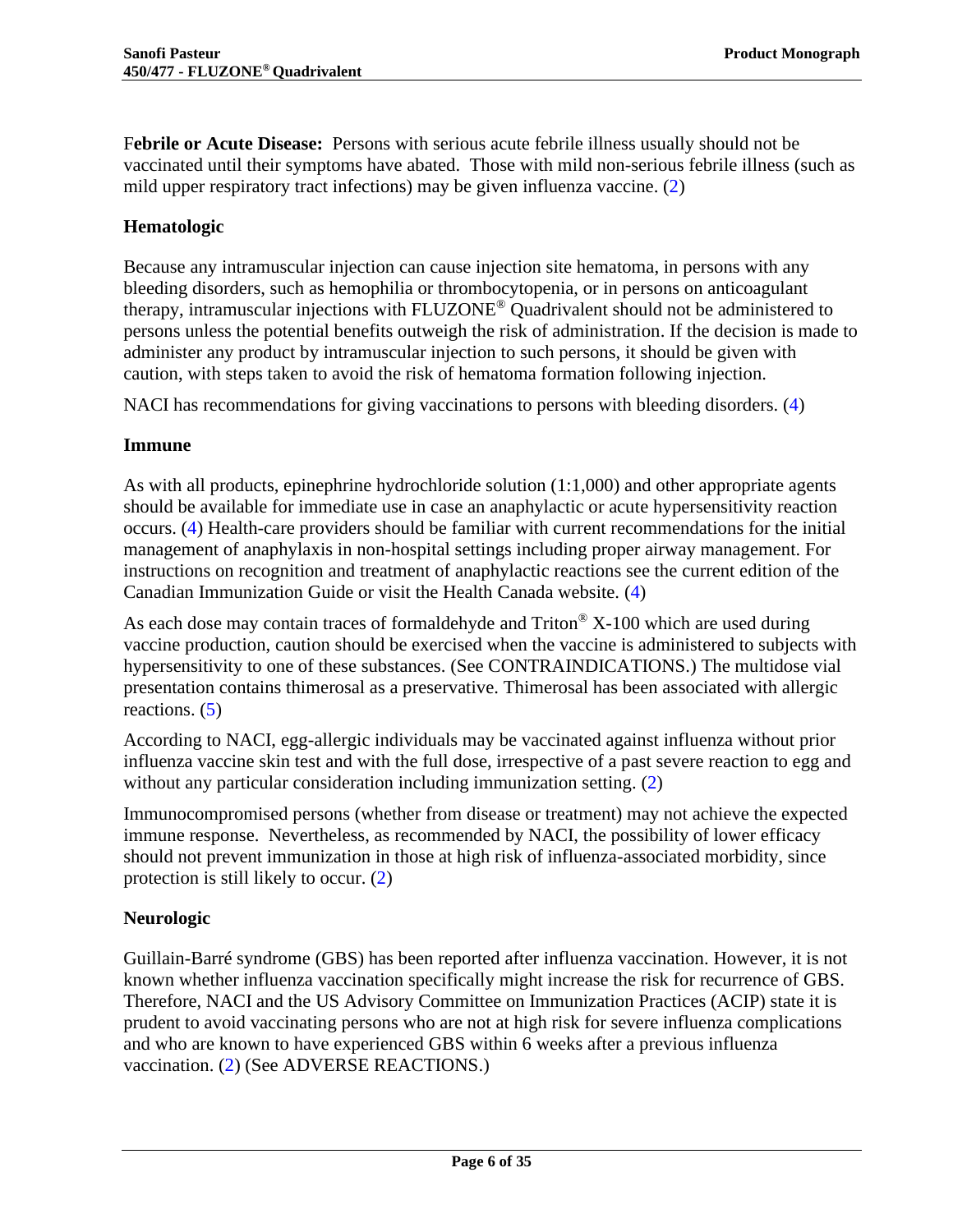### <span id="page-6-0"></span>**Special Populations**

#### **Pregnant Women**

Animal reproductive studies have not been conducted with FLUZONE® Quadrivalent. It is also not known whether FLUZONE® Quadrivalent can cause fetal harm when administered to a pregnant woman or can affect reproduction capacity.

Data on the use of this vaccine in pregnant women are limited. FLUZONE<sup>®</sup> Quadrivalent should be given to pregnant women only if clearly needed and following an assessment of the risks and benefits. However, there is no evidence to suggest a risk to the fetus or the pregnancy from maternal immunization with FLUZONE® Quadrivalent. [\(2\)](#page-29-2)

NACI states that influenza vaccination is recommended for pregnant women. [\(2\)](#page-29-2)

### *Pregnancy Registry*

Sanofi Pasteur Inc. is conducting a prospective pregnancy exposure registry to collect data on pregnancy outcomes and newborn health status following vaccination with FLUZONE® Quadrivalent during pregnancy. Healthcare providers are encouraged to enroll women who receive FLUZONE® Quadrivalent during pregnancy in Sanofi Pasteur Inc.'s vaccination pregnancy registry by calling 1-888-621-1146.

#### **Nursing Women**

It is not known whether FLUZONE® Quadrivalent is excreted in human milk. Caution must be exercised when FLUZONE® Quadrivalent is administered to a nursing mother.

NACI states that influenza vaccination is considered safe for breastfeeding women.

#### **Pediatrics**

<span id="page-6-1"></span>The use of FLUZONE<sup>®</sup> Quadrivalent in infants under 6 months of age is not recommended.

## **ADVERSE REACTIONS**

#### <span id="page-6-2"></span>**Adverse Drug Reaction Overview**

Adverse event information is derived from clinical trials with FLUZONE® Quadrivalent and worldwide post-marketing experience with trivalent influenza vaccine (FLUZONE<sup>®</sup>).

Because FLUZONE® Quadrivalent does not contain infectious viral particles, it cannot cause influenza.

## <span id="page-6-3"></span>**Clinical Trial Adverse Drug Reactions**

Because clinical trials are conducted under very specific conditions, adverse reaction rates observed in the clinical trials of a vaccine cannot be directly compared to rates in the clinical trials of another vaccine and may not reflect rates observed in practice. The adverse reaction information from clinical trials does, however, provide a basis for identifying the adverse reactions that appear to be related to vaccine use and for approximating rates of these reactions.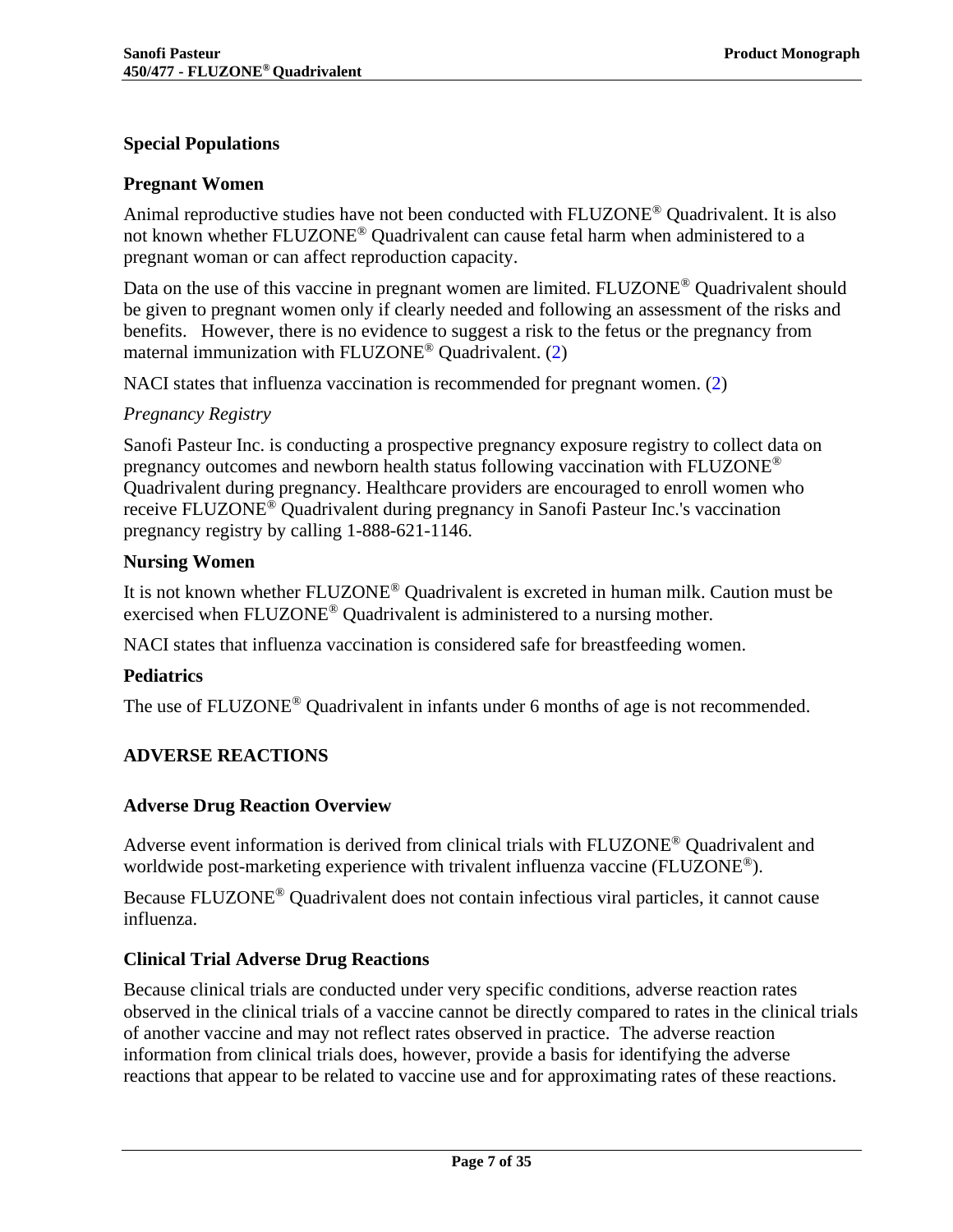The safety of FLUZONE® Quadrivalent was evaluated in 3,307 study participants in 3 clinical trials in the U.S. (1,223 children 6 through 35 months of age, 1,669 children 3 through 8 years of age, 190 adults  $\geq$ 18 years of age, and 225 adults  $\geq$ 65 years of age). [\(6\)](#page-29-6) [\(7\)](#page-29-7) [\(8\)](#page-29-8) For children requiring a second dose as per the U.S. ACIP guidelines, the doses were administered approximately 4 weeks apart. The most common injection-site reaction in children and adults occurring after vaccine administration was pain. The most frequent systemic reaction in infants and toddlers (6 through 35 months) was irritability, while myalgia was the most frequent systemic reaction reported in children (3 through 8 years) and adults.

Within 6 months post-vaccination, there was one serious adverse event thought to be caused by vaccination with FLUZONE® Quadrivalent: a 13-month-old who experienced croup 3 days postfirst vaccination; the subject recovered within 18 days without sequelae and continued in the study. There were no deaths considered to be caused from vaccination for any of the subjects.

The frequency of the solicited injection site and systemic reactions reported in the trials are shown in [Table 1.](#page-8-1)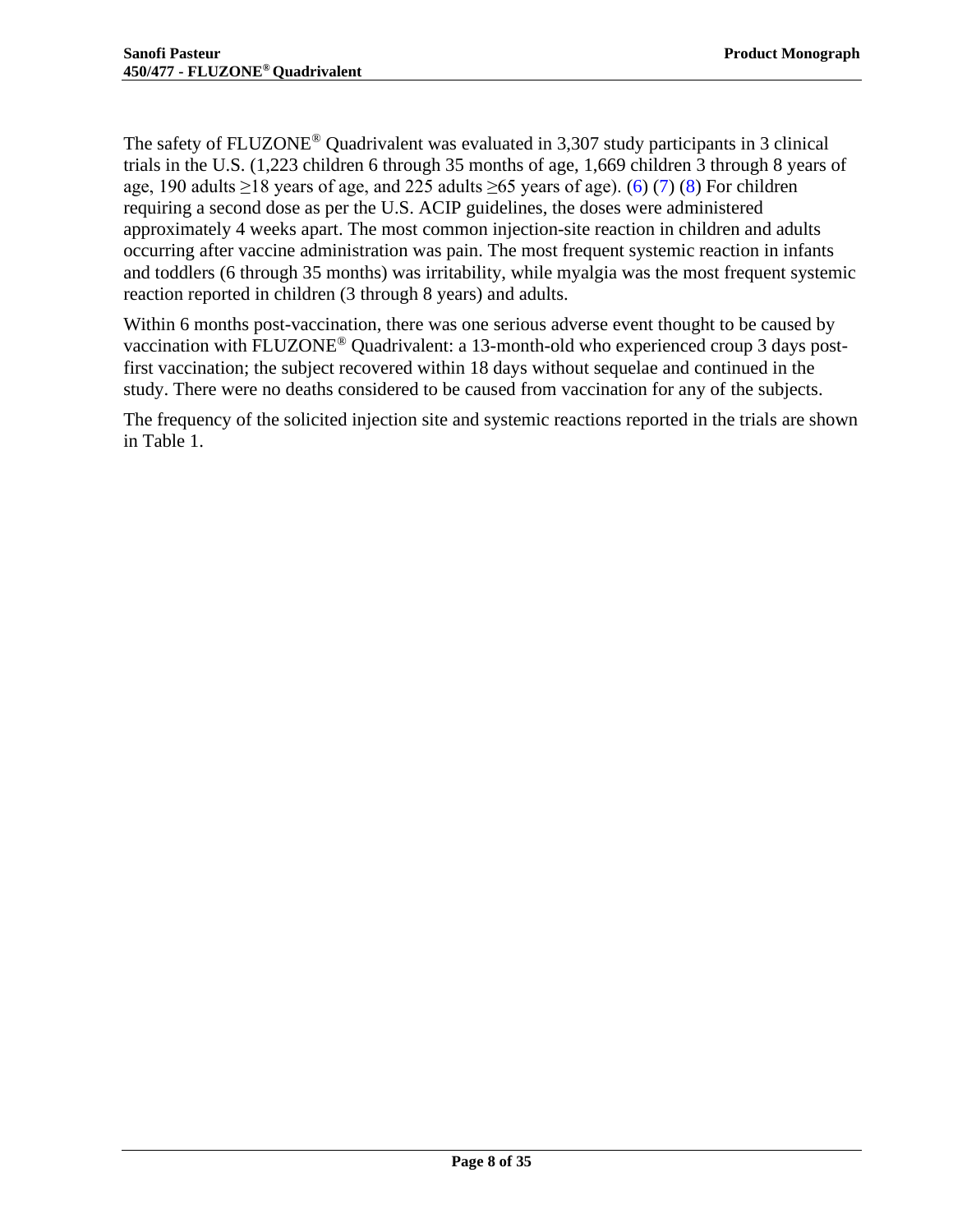<span id="page-8-1"></span>

| Table 1: Percentage of Solicited Injection-Site Reactions and Systemic Adverse Events in |  |
|------------------------------------------------------------------------------------------|--|
| Children and Adults After Vaccination with $FLUZONE®$ Quadrivalent (6) (7) (8)           |  |

|                                 | <b>Infants &amp; Toddlers</b><br>6 through 35<br>months*<br>$N = 1,223$ | <b>Children</b><br>3 through 8 years*<br>$N = 1,669$ | <b>Adults</b><br>$\geq$ 18 years $\dagger$<br>$N = 190$ | <b>Adults</b><br>$\geq$ 65 years*<br>$N = 225$ |
|---------------------------------|-------------------------------------------------------------------------|------------------------------------------------------|---------------------------------------------------------|------------------------------------------------|
| <b>Injection site reactions</b> |                                                                         |                                                      |                                                         |                                                |
| Pain                            | 57.0‡                                                                   | 66.6                                                 | 47.4                                                    | 32.6                                           |
| Tenderness                      | 54.1§                                                                   | $\overline{\phantom{a}}$                             | $\overline{\phantom{m}}$                                | $\frac{1}{2}$                                  |
| Erythema                        | 37.3                                                                    | 34.1                                                 | 1.1                                                     | 2.7                                            |
| Swelling                        | 21.6                                                                    | 24.8                                                 | 0.5                                                     | 1.8                                            |
| Induration                      | $\overline{\phantom{a}}$                                                | $\overline{\phantom{a}}$                             | 0.5                                                     | $\overline{\phantom{a}}$                       |
| Ecchymosis                      | $\overline{\phantom{a}}$                                                | $\blacksquare$                                       | 0.5                                                     | $\overline{\phantom{a}}$                       |
| <b>Systemic reactions</b>       |                                                                         |                                                      |                                                         |                                                |
| Myalgia                         | $26.7\pm$                                                               | 38.6                                                 | 23.7                                                    | 18.3                                           |
| Headache                        | $8.9+$                                                                  | 23.1                                                 | 15.8                                                    | 13.4                                           |
| Malaise                         | 38.1‡                                                                   | 31.9                                                 | 10.5                                                    | 10.7                                           |
| Irritability                    | 54.0§                                                                   | $\blacksquare$                                       |                                                         |                                                |
| Crying-<br>abnormal             | $41.2$ §                                                                |                                                      |                                                         |                                                |
| Drowsiness                      | 37.7§                                                                   |                                                      |                                                         |                                                |
| Appetite loss                   | 32.3§                                                                   |                                                      |                                                         |                                                |
| Vomiting                        | 14.8§                                                                   |                                                      |                                                         |                                                |
| Shivering                       | $\overline{\phantom{a}}$                                                | $\overline{\phantom{0}}$                             | 2.6                                                     | $\overline{\phantom{a}}$                       |
| Fever                           | 14.3                                                                    | 7.0                                                  | 0.0                                                     | 1.3                                            |

<sup>\*</sup> Injection site and systemic reactions were collected from Day 0 to Day 7 after vaccination

<sup>†</sup> Injection site and systemic reactions were collected from Day 0 to Day 3 after vaccination

<sup>‡</sup> Assessed in children 24 months through 35 months of age

<span id="page-8-0"></span><sup>§</sup> Assessed in children 6 months through 23 months of age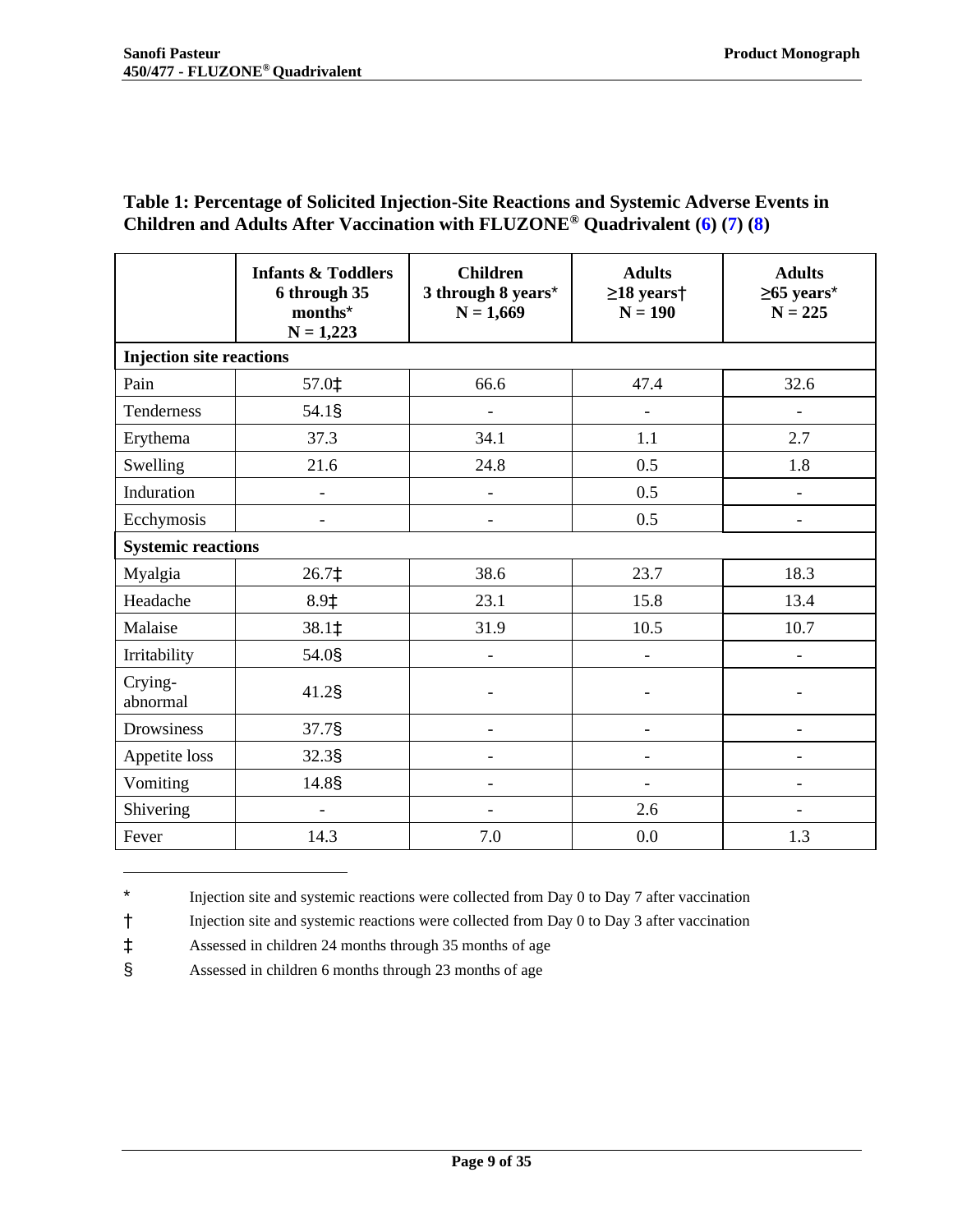### **Data from Post-marketing Experience**

Currently, there are no post-marketing data available for FLUZONE® Quadrivalent.

The following additional events have been reported during the post-approval use of trivalent influenza vaccine (FLUZONE®). Because these events are reported voluntarily from a population of uncertain size, it is not always possible to reliably estimate their frequency or establish a causal relationship to vaccine exposure.

#### **Eye Disorders**

Ocular hyperemia

### **Blood and Lymphatic System Disorders**

Thrombocytopenia, lymphadenopathy

#### **Immune System Disorders**

Anaphylaxis, other allergic/hypersensitivity reactions (including urticaria and angioedema).

#### **Nervous System Disorders**

Guillain-Barré syndrome, convulsions, febrile convulsions, myelitis (including encephalomyelitis and transverse myelitis), facial palsy (Bell's palsy), optic neuritis/neuropathy, brachial neuritis, syncope (shortly after vaccination), dizziness, paraesthesia

#### **Vascular Disorders**

Vasculitis, vasodilatation, flushing

#### **Respiratory, Thoracic and Mediastinal Disorders**

Dyspnea, pharyngitis, rhinitis

#### **Skin and Subcutaneous Tissue Disorders**

Stevens-Johnson syndrome, rash, cough, wheezing, throat tightness

#### **General Disorders and Administration Site Conditions**

Asthenia/fatigue, pain in extremity, chest pain

#### **Gastrointestinal Disorders**

Vomiting

Physicians, nurses and pharmacists should report any adverse occurrences temporally related to the administration of the product in accordance with local requirements and to the Pharmacovigilance Department, Sanofi Canada, 2905 Place Louis-R-Renaud, Laval, QC, H7V 0A3, Canada, 1-888-621-1146 (phone).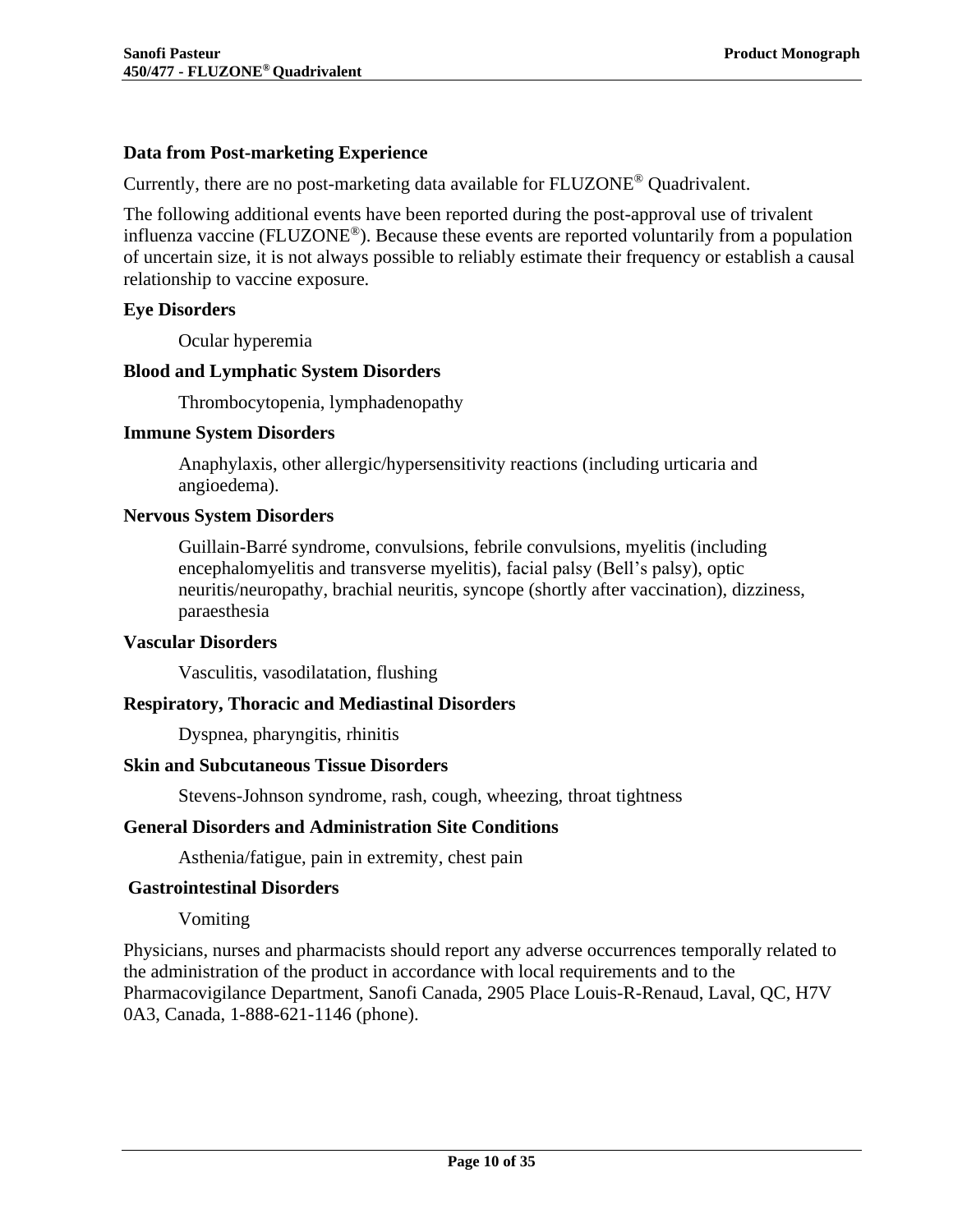## <span id="page-10-0"></span>**DRUG INTERACTIONS**

Immunosuppressive treatments may interfere with the development of the expected immune response. (See [WARNINGS AND PRECAUTIONS.](#page-4-1))

#### <span id="page-10-1"></span>**Concomitant Vaccine Administration**

No studies regarding the concomitant administration of inactivated influenza vaccine and other vaccines have been conducted with FLUZONE® Quadrivalent.

NACI states that influenza vaccine may be given at the same time as other vaccines. The same limb may be used if necessary, but different sites on the limb should be chosen. Different administration sets (needle and syringe) must be used. [\(2\)](#page-29-2)

<span id="page-10-2"></span>FLUZONE® Quadrivalent must not be mixed in the same syringe with other parenterals.

### **DOSAGE AND ADMINISTRATION**

#### <span id="page-10-5"></span><span id="page-10-3"></span>**Recommended Dose**

| <b>Age Group</b>    | <b>Dose</b>                                      | <b>No. of Doses</b> |
|---------------------|--------------------------------------------------|---------------------|
| 6 through 35 months | $0.25$ mL <sup>*</sup> or $0.5$ mL <sup>**</sup> | 1 or $2^{***}$      |
| 3 through 8 years   | $0.5$ mL                                         | 1 or $2^{***}$      |
| $\geq$ 9 years      | $0.5$ mL                                         |                     |

#### **Table 2: Recommended Influenza Vaccine Dosage, by Age**

\* In clinical studies conducted by Sanofi Pasteur children 6 through 35 months of age received 0.25 mL dose.

NACI recommends that children 6 through 35 months of age should be given a full dose (0.5 mL) of influenza vaccine.  $(2)$ 

\* \*\* Previously unvaccinated children 6 months to <9 years of age require 2 doses of seasonal influenza vaccine with an interval of 4 weeks. Eligible children <9 years of age who have properly received one or more doses of seasonal influenza vaccine in the past are recommended to receive one dose per season thereafter.  $(2)$ 

Fractional doses (doses of less volume than indicated for each age group in [Table 2](#page-10-5) above) should not be given. The effect of fractional doses on the safety and efficacy has not been determined.

#### <span id="page-10-4"></span>**Administration**

Inspect for extraneous particulate matter and/or discolouration before use. If these conditions exist, the product should not be administered.

Administer the vaccine **intramuscularly**. The preferred site is into the deltoid muscle in adults and children  $>1$  year of age. The preferred site for infants and young children  $\ll 1$  year of age) is the anterolateral aspect of the mid-thigh (vastus lateralis muscle).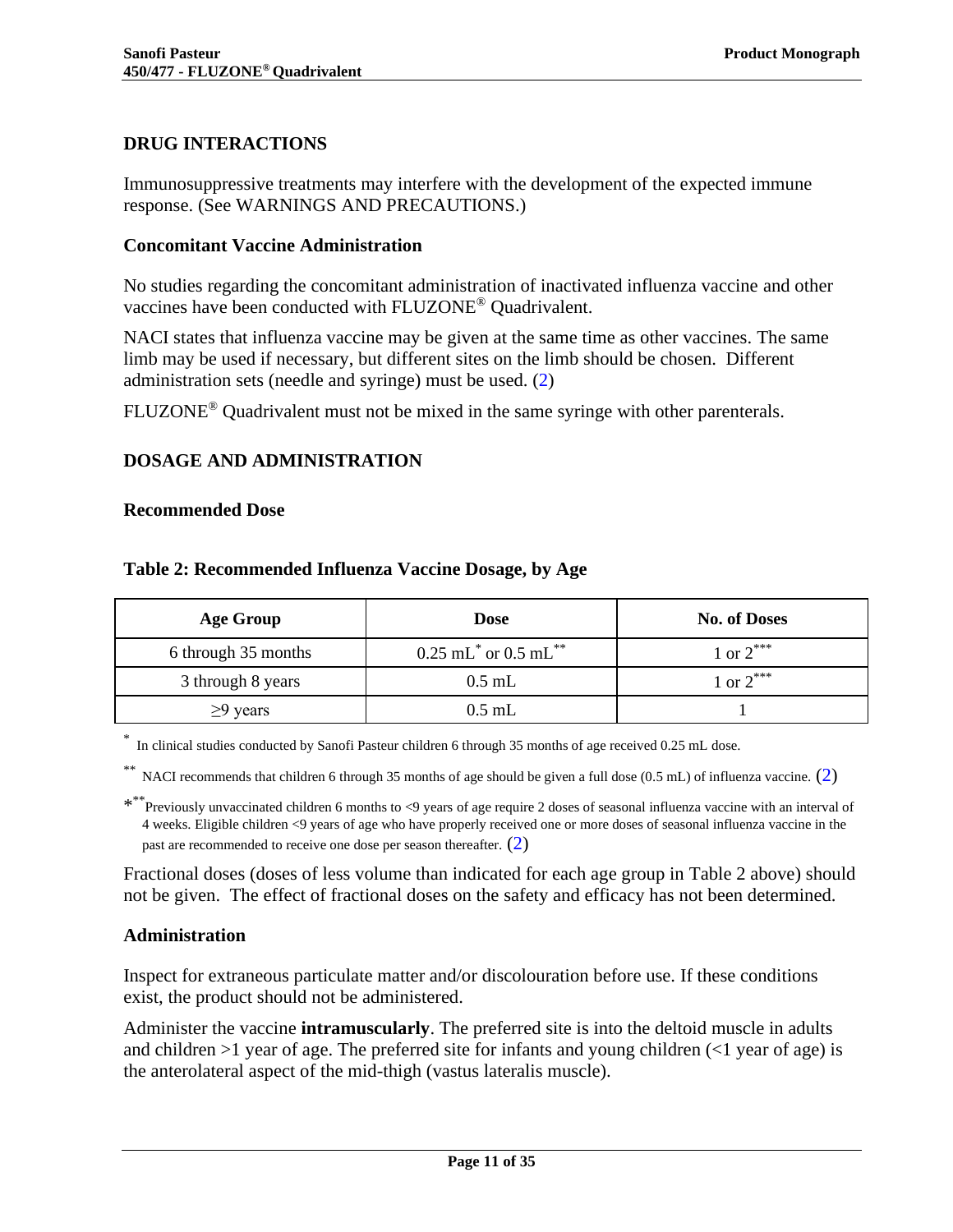If using a vial, SHAKE THE VIAL WELL to uniformly distribute the suspension before withdrawing each dose. When administering a dose from a stoppered vial, do not remove either the stopper or the metal seal holding it in place. Aseptic technique must be used for withdrawal of each dose. (See [WARNINGS AND PRECAUTIONS.](#page-4-1))

If using a prefilled syringe, SHAKE THE PREFILLED SYRINGE WELL to uniformly distribute the suspension before administering each dose.

Aseptic technique must be used. Use a separate, sterile syringe and needle, or a sterile disposable unit, for each individual patient to prevent disease transmission. Needles should not be recapped and should be disposed of according to biohazard waste guidelines.

Give the patient a permanent personal immunization record. In addition, it is essential that the physician or nurse record the immunization history in the permanent medical record of each patient. This permanent office record should contain the name of the vaccine, date given, dose, manufacturer and lot number.

## <span id="page-11-0"></span>**OVERDOSAGE**

For management of a suspected drug overdose, contact your regional Poison Control Centre.

## <span id="page-11-1"></span>**ACTION AND CLINICAL PHARMACOLOGY**

## <span id="page-11-2"></span>**Mechanism of Action**

The inoculation of antigen prepared from inactivated influenza virus stimulates the production of specific antibodies. Protection is afforded only against those strains of virus from which the vaccine is prepared or closely related strains.

Immunity to the surface antigens, particularly the hemagglutinin, reduces the likelihood of infection. Antibody against one influenza virus type or subtype confers limited or no protection against another type or subtype of influenza. Furthermore, antibody to one antigenic type or subtype of influenza virus might not protect against infection with a new antigenic variant of the same type or subtype. Frequent emergence of antigenic variants through antigenic drift is the virologic basis for seasonal epidemics and is the reason for annually reassessing the need to change one or more of the recommended strains for influenza vaccines. [\(9\)](#page-29-9)

Each year's quadrivalent influenza vaccine contains four virus strains (two type A and two type B) representing the influenza viruses that are believed likely to circulate in the coming winter. [\(2\)](#page-29-2) The selection of these strains conforms to the requirements of the World Health Organization. [\(1\)](#page-29-1) The antigenic characteristics of current and emerging influenza virus strains provide the basis for selecting the strains included in each year's vaccine.  $(2)$   $(1)$ 

## P**harmacodynamics**

Seroprotection is generally obtained within 2 to 3 weeks.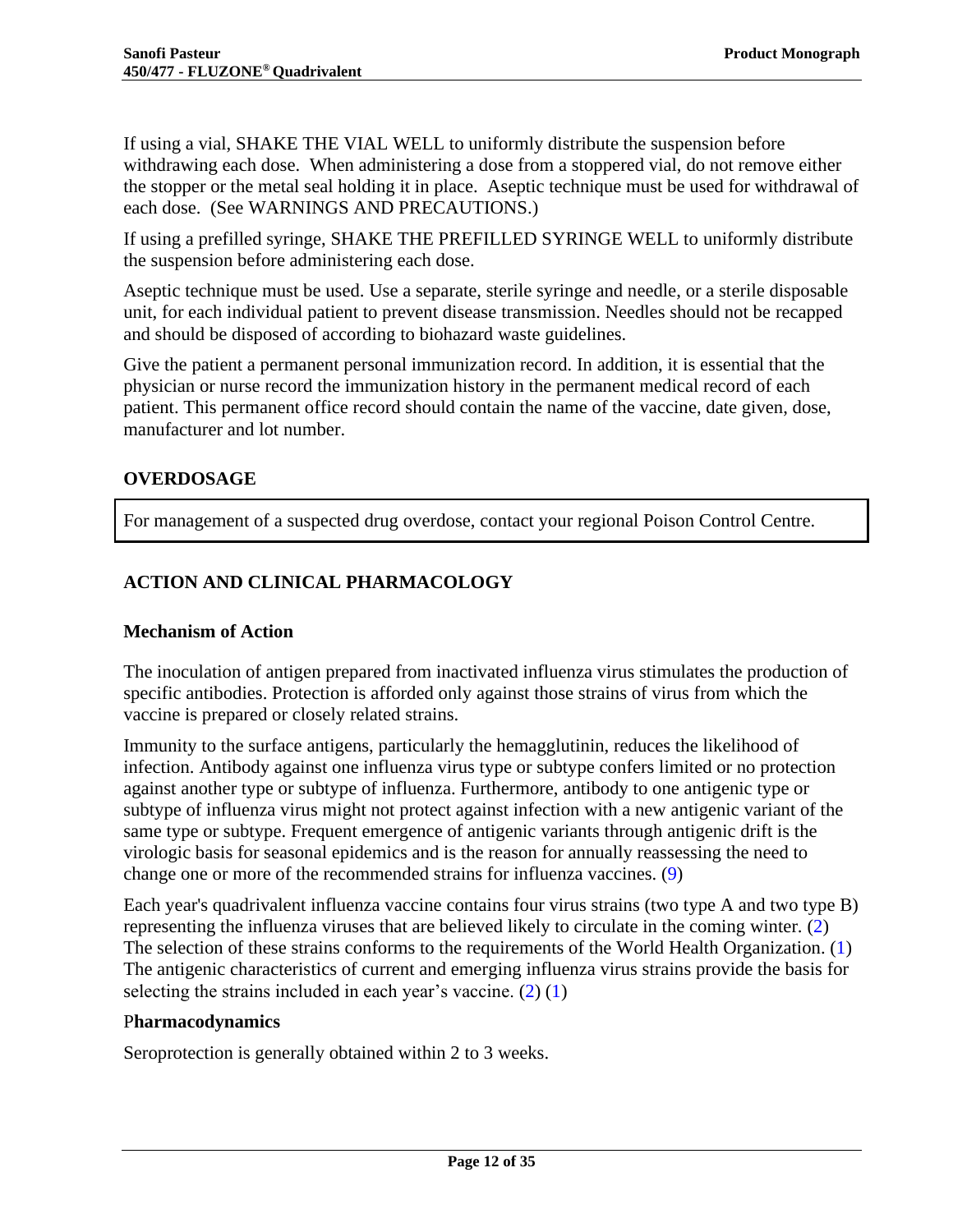### **Pharmacokinetics**

No pharmacokinetic studies have been performed.

#### **Duration of Effect**

Protection against influenza post-vaccination persists throughout the influenza season for which the vaccine is indicated.  $(10)(11)$  $(10)(11)$ 

### <span id="page-12-0"></span>**STORAGE AND STABILITY**

Store at 2° to 8°C (35° to 46°F). **Do not freeze.** Discard product if exposed to freezing. Protect from light. Do not use vaccine after expiration date.

#### <span id="page-12-1"></span>**SPECIAL HANDLING INSTRUCTIONS**

A multidose vial of FLUZONE<sup>®</sup> Quadrivalent which has been entered and stored at  $2^{\circ}$  to  $8^{\circ}$ C may be used up to the expiry date indicated on the vial label.

A maximum of 10 total doses (0.25 mL dose or 0.5 mL dose) can be withdrawn from the multidose vial.

## <span id="page-12-2"></span>**DOSAGE FORMS, COMPOSITION AND PACKAGING**

#### <span id="page-12-3"></span>**Dosage Forms**

FLUZONE® Quadrivalent is supplied as a clear to slightly opalescent suspension in a vial or prefilled syringe.

#### <span id="page-12-4"></span>**Composition**

This vaccine complies with the World Health Organization (WHO) recommendation (Northern Hemisphere) for the 2021-2022 season. For the 2021-2022 season, FLUZONE<sup>®</sup> Quadrivalent contains the following:

#### **Active Ingredients**

0.5 mL dose: 15 μg HA of each strain listed below:

0.25 mL dose: 7.5 μg HA of each strain listed below:

A/Victoria/2570/2019 (H1N1) pdm09-like strain [A/Victoria/2570/2019, IVR-215]

A/Cambodia/e0826360/2020 (H3N2)-like strain [A/Tasmania/503/2020, IVR-221]

B/Washington/02/2019-like strain [B/Washington/02/2019, wild type]

B/Phuket/3073/2013-like strain [B/Phuket/3073/2013, wild type]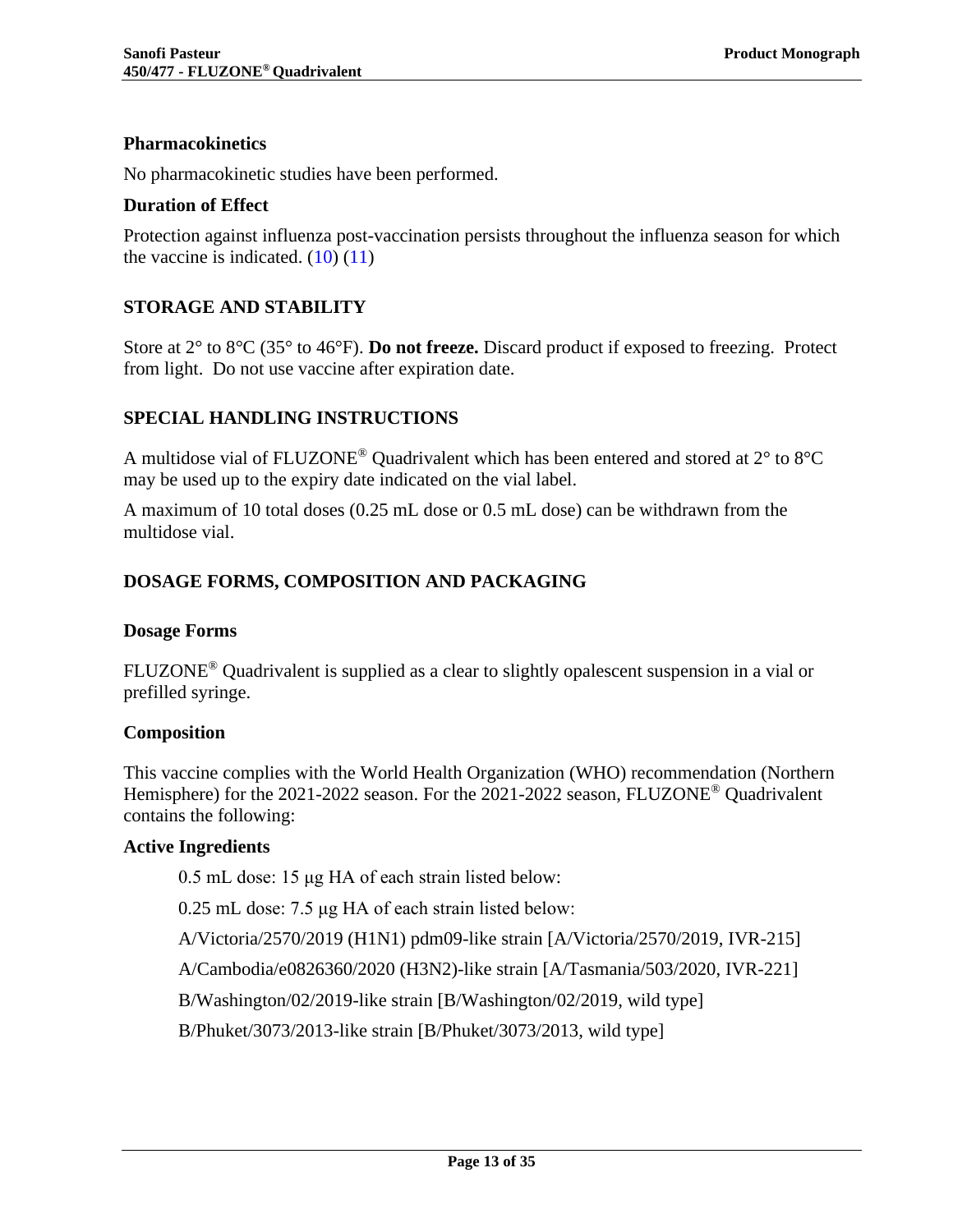### **Other Ingredients**

0.5 mL dose:  $\leq 100 \mu$ g formaldehyde, up to 0.5 mL sodium phosphate buffered, isotonic sodium chloride solution and  $\leq$ 250 µg Triton<sup>®</sup> X-100.

0.25 mL dose: ≤50 μg formaldehyde, up to 0.25 mL sodium phosphate buffered, isotonic sodium chloride solution and  $\leq 125 \mu$ g Triton<sup>®</sup> X-100.

0.01% w/v thimerosal in multidose presentation only (25 µg mercury/0.5 mL dose)

<span id="page-13-0"></span>Antibiotics and gelatin are not used in the manufacture of  $FLUZONE^{\omega}$  Quadrivalent.

#### **Packaging**

FLUZONE® Quadrivalent is supplied in single dose vials, single dose prefilled syringes, and multidose vials.

The vials and syringes are made of Type 1 glass. The container closure system for all presentations of FLUZONE<sup>®</sup> Quadrivalent does not contain latex (natural rubber). FLUZONE<sup>®</sup> Quadrivalent is considered safe for use in persons with latex allergies.

FLUZONE® Quadrivalent is available in packages of:

10 x 0.5 mL (Single Dose) vial

1 x 5 mL (Multidose) vial

10 x 0.25 mL (Single Dose) syringes without attached needle

10 x 0.5 mL (Single Dose) syringes without attached needle

Not all pack sizes may be marketed.

Vaccine Information Service: 1-888-621-1146 or 416-667-2779

Business Hours: 7:30 a.m. to 7:30 p.m. Eastern Time, Monday to Friday.

Full product monograph available on request or visit us at www.sanofi.ca

Product information as of March 2021.

Manufactured by: **Sanofi Pasteur Inc.** Swiftwater, PA 18370 USA

Distributed by: **Sanofi Pasteur Limited** Toronto, Ontario, Canada

R9-0321 Canada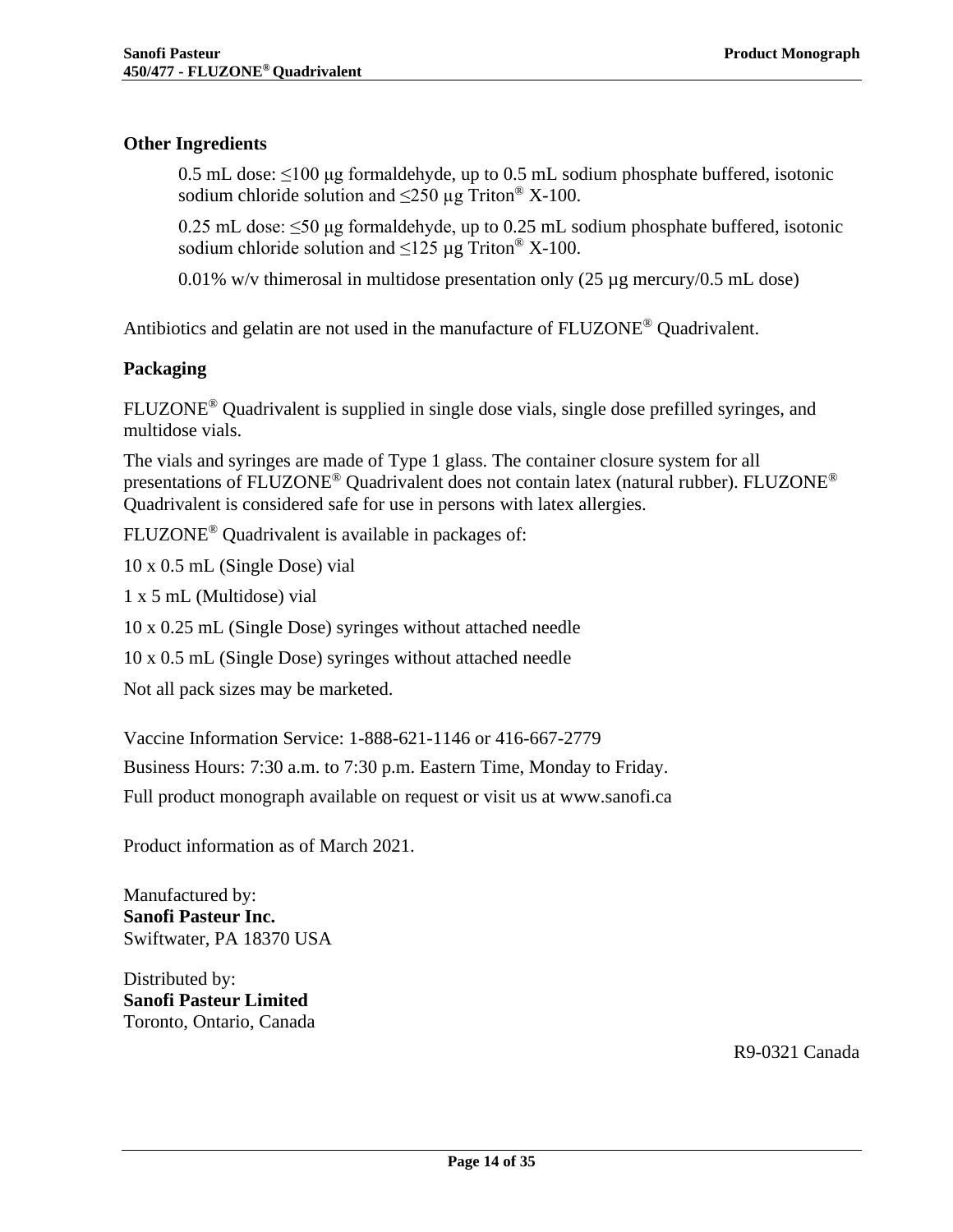## **PART II: SCIENTIFIC INFORMATION**

## <span id="page-14-1"></span><span id="page-14-0"></span>**PHARMACEUTICAL INFORMATION**

#### <span id="page-14-2"></span>**Drug Substance**

FLUZONE® Quadrivalent [Influenza Virus Vaccine Quadrivalent Types A and B (Split Virion)] For the 2021-2022 season FLUZONE® Quadrivalent contains the following strains: A/Victoria/2570/2019 (H1N1) pdm09-like strain [A/Victoria/2570/2019, IVR-215] A/Cambodia/e0826360/2020 (H3N2)-like strain [A/Tasmania/503/2020, IVR-221] B/Washington/02/2019-like strain [B/Washington/02/2019, wild type] B/Phuket/3073/2013-like strain [B/Phuket/3073/2013, wild type]

## <span id="page-14-3"></span>**Product Characteristics**

FLUZONE® Quadrivalent, Influenza Virus Vaccine Quadrivalent Types subtypes A and types B (Split Virion) for intramuscular use, is a sterile suspension prepared from influenza viruses propagated in embryonated chicken eggs. The virus-containing allantoic fluid is harvested and inactivated with formaldehyde. Influenza virus is concentrated and purified on a linear sucrose density gradient solution using a continuous flow centrifuge. The virus is then chemically disrupted using a nonionic surfactant (Triton<sup>®</sup> X-100 - a registered trademark of Union Carbide, Co.) producing 'split-virus'. The split-virus is then further purified by ultrafiltration and diluted to appropriate sodium phosphate-buffered isotonic sodium chloride solution. The FLUZONE<sup>®</sup> Quadrivalent process uses an additional concentration factor after the ultrafiltration step in order to obtain a higher hemagglutinin (HA) antigen concentration.

FLUZONE® Quadrivalent has been standardized according to USPHS (US Public Health Service) requirements for the 2021-2022 influenza season and is formulated to contain 60 micrograms ( $\mu$ g) hemagglutinin (HA) per 0.5 mL dose, in the recommended ratio of 15 µg HA of each strain. The multidose presentation of FLUZONE® Quadrivalent contains the preservative thimerosal (mercury derivative; 25 µg mercury/0.5 mL dose).

<span id="page-14-4"></span>FLUZONE® Quadrivalent, after shaking well, is clear to slightly opalescent in colour.

## **CLINICAL TRIALS**

## <span id="page-14-5"></span>**Study Demographics and Trial Design**

Three clinical trials were conducted in the United States (see [Table 3\)](#page-15-0) with FLUZONE® Quadrivalent formulated using the strains A/H1N1, A/H3N2, B/Victoria lineage, and B/Yamagata lineage.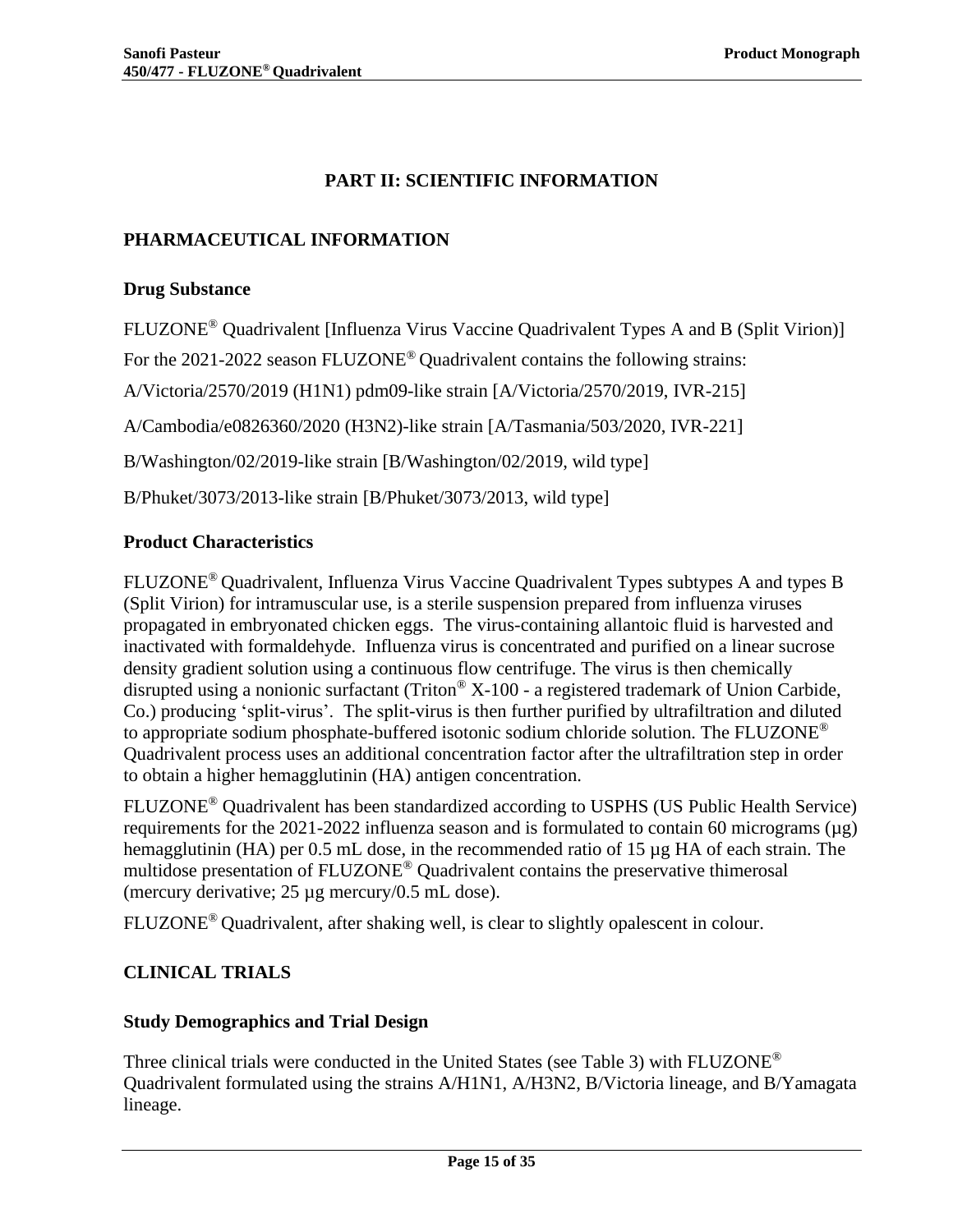|                   | <b>Study Participants</b><br>Dosage and<br>$N =$ Number<br><b>Route of</b><br><b>Study Design</b>                                                                               |                                                                                                                                                                                |                         | Mean &               |                                  |                                      |  |
|-------------------|---------------------------------------------------------------------------------------------------------------------------------------------------------------------------------|--------------------------------------------------------------------------------------------------------------------------------------------------------------------------------|-------------------------|----------------------|----------------------------------|--------------------------------------|--|
| <b>Study</b>      |                                                                                                                                                                                 | <b>Administration</b>                                                                                                                                                          | <b>Randomized</b>       | Immuno-<br>genicity* | <b>Age Range</b>                 | $N =$ number<br><b>Males/Females</b> |  |
| QIV <sub>04</sub> | Randomized,<br>observer-blinded,<br>active-controlled,<br>multicentre<br>comparative trial<br>with FLUZONE®<br>Quadrivalent,<br>2010-2011 TIV<br>and<br>investigational<br>TIV. | 1 Dose at Visit<br>1; a second dose<br>at Visit 2 if<br>required as per<br>ACIP guidance<br>$0.25$ mL I.M $(6)$<br>through 35<br>months)<br>0.5 mL I.M. (3<br>through 8 years) | $N = 4363$ <sup>+</sup> | $N = 3520$           | 49.8 (6.0,<br>117.3)<br>(months) | $N = 2210/2153$                      |  |
| <b>GRC43</b>      | Randomized,<br>open-label, active-<br>controlled,<br>multicentre<br>comparative trial<br>with FLUZONE®<br>Quadrivalent,<br>2009-2010 TIV<br>and 2008-2009<br>TIV.               | 1 Dose<br>0.5 mL I.M.                                                                                                                                                          | $N = 570$               | $N = 565$            | 55.6 (18.0,<br>89.7)<br>(years)  | $N = 187/383$                        |  |
| QIV <sub>03</sub> | Randomized,<br>active-controlled,<br>multicentre<br>comparative trial<br>with FLUZONE®<br>Quadrivalent,<br>2010-2011 TIV<br>and<br>investigational<br>TIV.                      | 1 Dose<br>0.5 mL I.M.                                                                                                                                                          | $N = 675$               | $N = 660$            | 72.7 (65.0,<br>94.6)<br>(years)  | $N = 299/376$                        |  |

## <span id="page-15-0"></span>**Table 3: Summary of Demographics and Study Design of the Trials with FLUZONE® Quadrivalent [\(6\)](#page-29-6) [\(7\)](#page-29-7) [\(8\)](#page-29-8)**

\* Per-protocol population.

† One subject was not included in any age by-age analysis, although she received QIV and was randomized.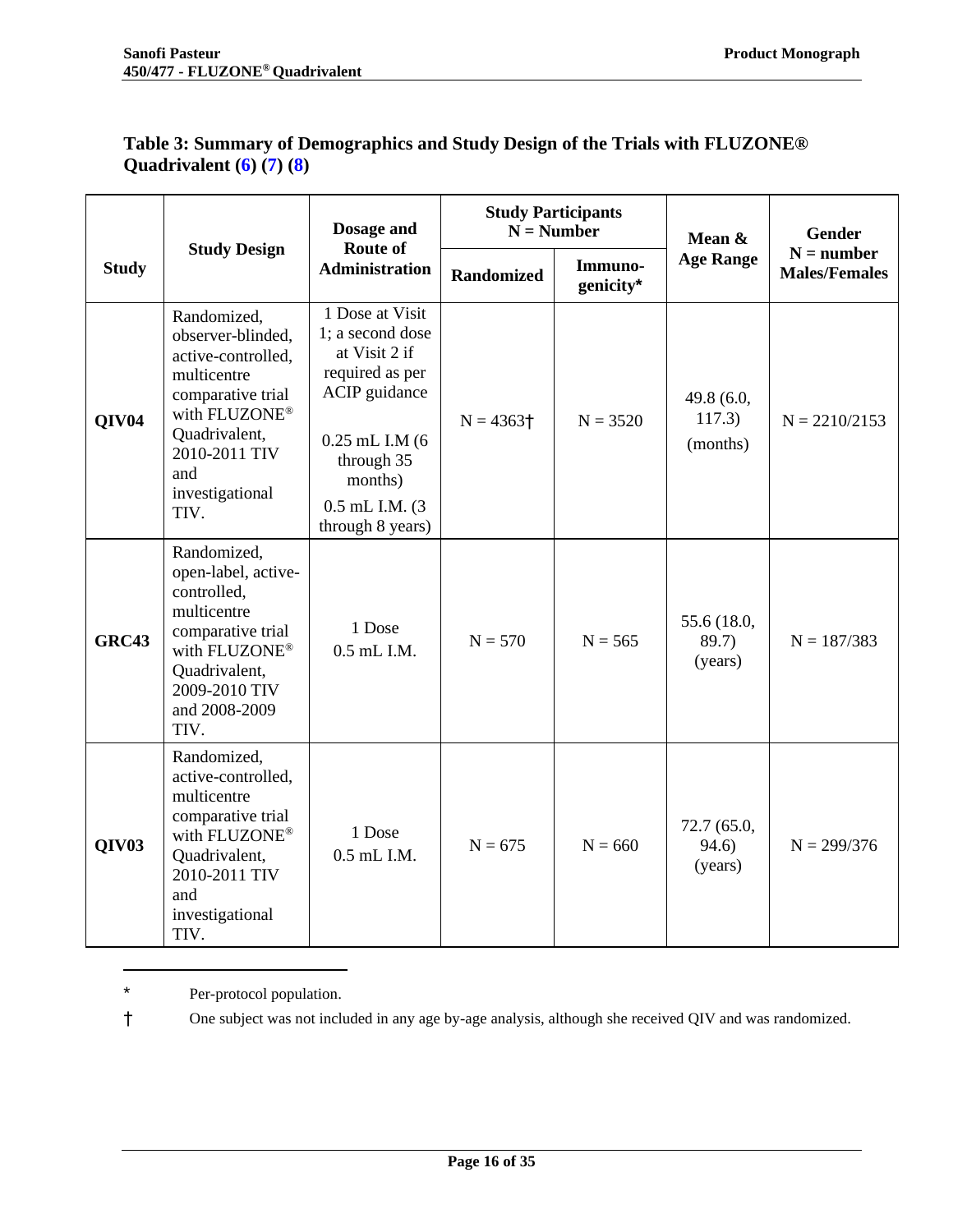## <span id="page-16-0"></span>**IMMUNOGENICITY**

## <span id="page-16-1"></span>**Immunogenicity of FLUZONE® Quadrivalent in Children 6 Months Through 8 Years of Age**

In a multi-center study (QIV04) conducted in the US, 1419 children 6 months through 35 months of age and 2101 children 3 years through 8 years of age were included in the per-protocol analysis set and given one or two 0.25 mL doses or one or two 0.5 mL doses, respectively of FLUZONE<sup>®</sup> Quadrivalent, 2010-2011 TIV, or investigational TIV. For participants requiring two doses, the doses were administered approximately 4 weeks apart.

HI antibody geometric mean titers (GMTs) following FLUZONE® Quadrivalent were noninferior to those following TIV for all four strains (see [Table 4\)](#page-17-0). Seroconversion rates following FLUZONE® Quadrivalent were non-inferior to those following TIV for all four strains (see [Table](#page-18-0)  [5\)](#page-18-0). At 28 days following vaccination the percentages of FLUZONE® Quadrivalent recipients with a serum HI antibody titer of at least 1:40 were 98.6% for H1N1, 99.7% for H3N2, 78.6% for B/Brisbane, and 71.6% for B/Florida.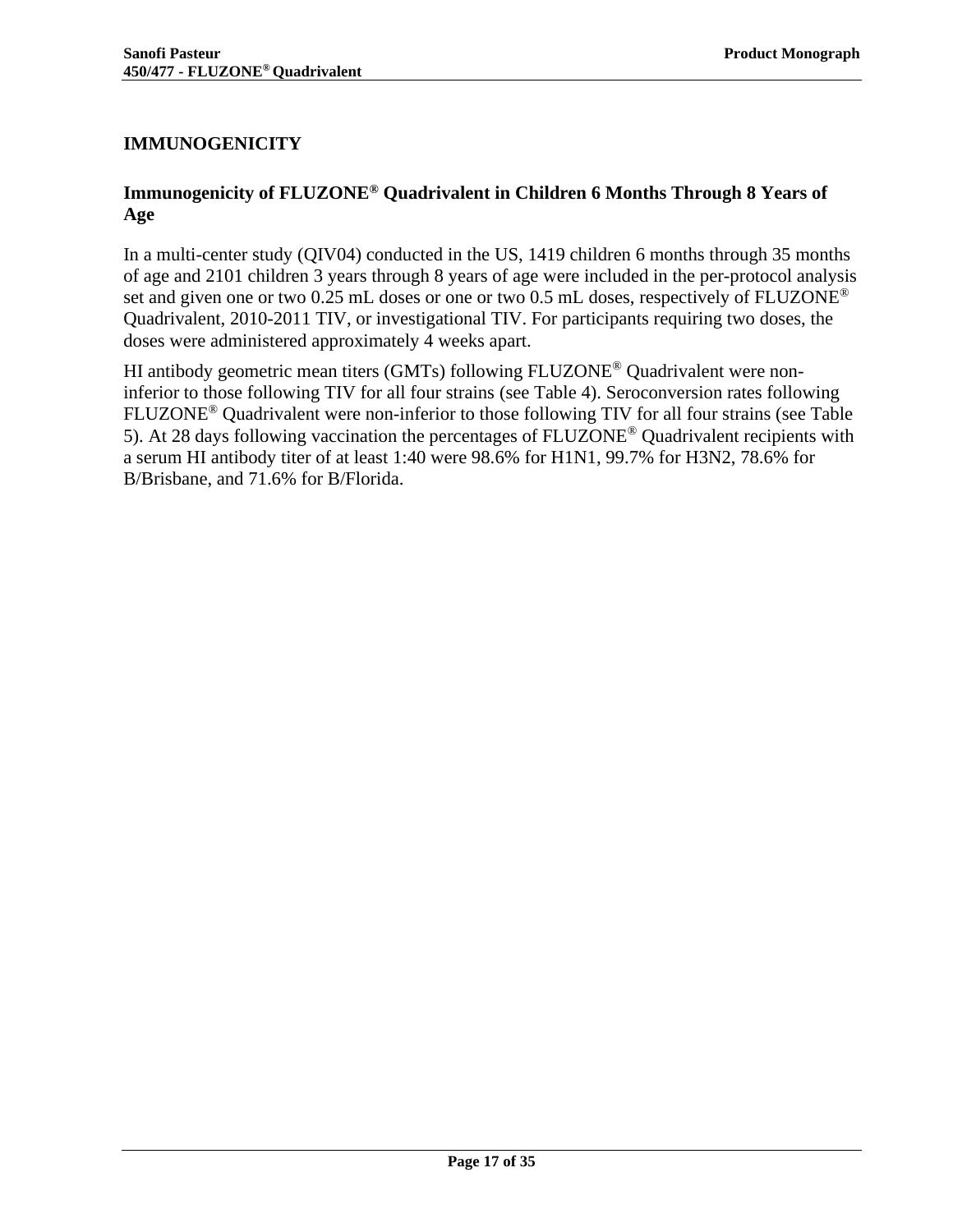## <span id="page-17-0"></span>**Table 4: Non-inferiority\* of FLUZONE® Quadrivalent Relative to TIV for Each Strain by HI Antibody GMTs at 28 Days Post-Vaccination, Persons 6 Months Through 8 Years of Age (Per-protocol Analysis Set)**† **[\(6\)](#page-29-6)**

| <b>Antigen Strain</b>     | <b>FLUZONE®</b><br><b>Quadrivalent</b><br>$N = 2339$ ‡ | Pooled TIV§<br>$N = 1181 \pm$                                                                  |            | <b>GMT Ratio (95%CI)</b> |
|---------------------------|--------------------------------------------------------|------------------------------------------------------------------------------------------------|------------|--------------------------|
|                           | <b>GMT</b>                                             |                                                                                                | <b>GMT</b> |                          |
| A(H1N1)                   | 1124                                                   |                                                                                                | 1096       | 1.03(0.93; 1.14)         |
| A(H3N2)                   | 822                                                    |                                                                                                | 828        | 0.99(0.91; 1.08)         |
|                           | <b>FLUZONE®</b><br><b>Quadrivalent</b><br>$N = 2339$ ‡ | 2010-2011<br>Investigational<br>$TIV**$<br>TIV <sup>++</sup><br>$N = 599$ ‡<br>$N = 582 \pm 1$ |            | <b>GMT Ratio (95%CI)</b> |
|                           | <b>GMT</b>                                             | <b>GMT</b><br><b>GMT</b>                                                                       |            |                          |
| <b>B/Brisbane/60/2008</b> | 86.1                                                   | 64.3                                                                                           |            | 1.34(1.20; 1.50)         |
| <b>B/Florida/04/2006</b>  | 61.5                                                   |                                                                                                | 58.3       | 1.06(0.94; 1.18)         |

<sup>\*</sup> Non-inferiority was demonstrated if the lower limit of the 2-sided 95% CI of the ratio of GMTs (FLUZONE<sup>®</sup> Quadrivalent divided by TIV) was  $> 0.66$ 

- † Per-protocol analysis set includes all persons who had no study protocol deviations
- ‡ N is the number of subjects in the per-protocol analysis set
- § Pooled TIV group includes subjects vaccinated with either 2010-2011 TIV or investigational TIV
- \*\* 2010-2011 Fluzone TIV containing A/California/07/2009 (H1N1), A/Victoria/210/2009 (H3N2), and B/Brisbane/60/2008 (Victoria lineage), licensed
- †† Investigational TIV containing A/California/07/2009 (H1N1), A/Victoria/210/2009 (H3N2), and B/Florida/04/2006 (Yamagata lineage), non-licensed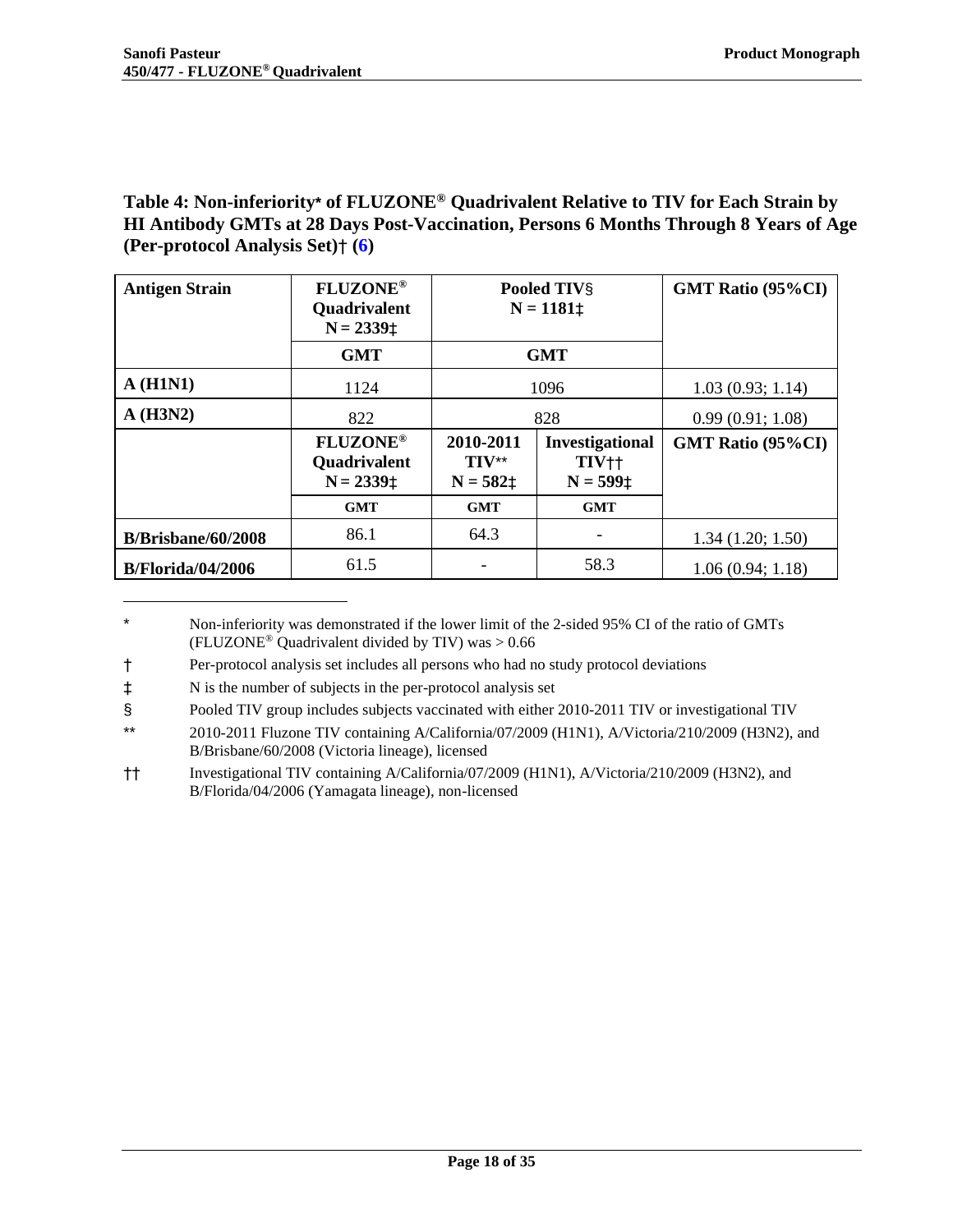<span id="page-18-0"></span>**Table 5: Non-inferiority\* of FLUZONE® Quadrivalent Relative to TIV for Each Strain by Seroconversion Rates at 28 Days Post-Vaccination, Persons 6 Months Through 8 Years of Age (Per-protocol Analysis Set)**† **[\(6\)](#page-29-6)**

| <b>Antigen Strain</b>    | <b>FLUZONE®</b><br>Quadrivalent<br>$N = 2339 \pm$ |                                                                                                                                                 | Pooled TIVS<br>$N = 1181 \pm$ | Difference of<br><b>Seroconversion Rates</b><br>$(95\% \text{ CI})$ |
|--------------------------|---------------------------------------------------|-------------------------------------------------------------------------------------------------------------------------------------------------|-------------------------------|---------------------------------------------------------------------|
|                          |                                                   | Seroconversion** (%)                                                                                                                            |                               |                                                                     |
| A(H1N1)                  | 92.4                                              | 91.4                                                                                                                                            |                               | $0.9(-0.9;3.0)$                                                     |
| $A$ (H3N2)               | 88.0                                              | 84.2                                                                                                                                            |                               | 3.8(1.4;6.3)                                                        |
|                          | <b>FLUZONE®</b><br>Quadrivalent<br>$N = 2339$ ‡   | 2010-2011<br><b>Investigational</b><br>TIV <sup>++</sup><br>$TIV$ <sup><math>\ddagger</math></sup> $\ddagger$<br>$N = 599$ ‡<br>$N = 582 \pm 1$ |                               | Difference of<br><b>Seroconversion Rates</b><br>$(95\% \text{ CI})$ |
|                          |                                                   | Seroconversion** (%)                                                                                                                            |                               |                                                                     |
| B/Brisbane/60/2008       | 71.8                                              | 61.1                                                                                                                                            |                               | 10.7(6.4; 15.1)                                                     |
| <b>B/Florida/04/2006</b> | 66.1                                              |                                                                                                                                                 | 64.0                          | $2.0(-2.2; 6.4)$                                                    |

Non-inferiority was demonstrated if the lower limit of the 2-sided 95% CI of the difference in seroconversion rates (FLUZONE® Quadrivalent minus TIV) was > -10%

<sup>†</sup> Per-protocol analysis set included all persons who had no study protocol deviations

<sup>‡</sup> N is the number of subjects in the per-protocol analysis set

<sup>§</sup> Pooled TIV group includes subjects vaccinated with either 2010-2011 TIV or investigational TIV

<sup>\*\*</sup> Seroconversion: Paired samples with pre-vaccination HI titer <1:10 and post-vaccination titer ≥1:40 or a minimum 4-fold increase for participants with pre-vaccination titer  $\geq 1:10$ 

<sup>††</sup> 2010-2011 Fluzone TIV containing A/California/07/2009 (H1N1), A/Victoria/210/2009 (H3N2), and B/Brisbane/60/2008 (Victoria lineage), licensed

<sup>‡‡</sup> Investigational TIV containing A/California/07/2009 (H1N1), A/Victoria/210/2009 (H3N2), and B/Florida/04/2006 (Yamagata lineage), non-licensed

In addition, HI antibody GMTs and seroconversion rates following FLUZONE® Quadrivalent were statistically superior to those following TIV for the B strain not contained in each respective TIV.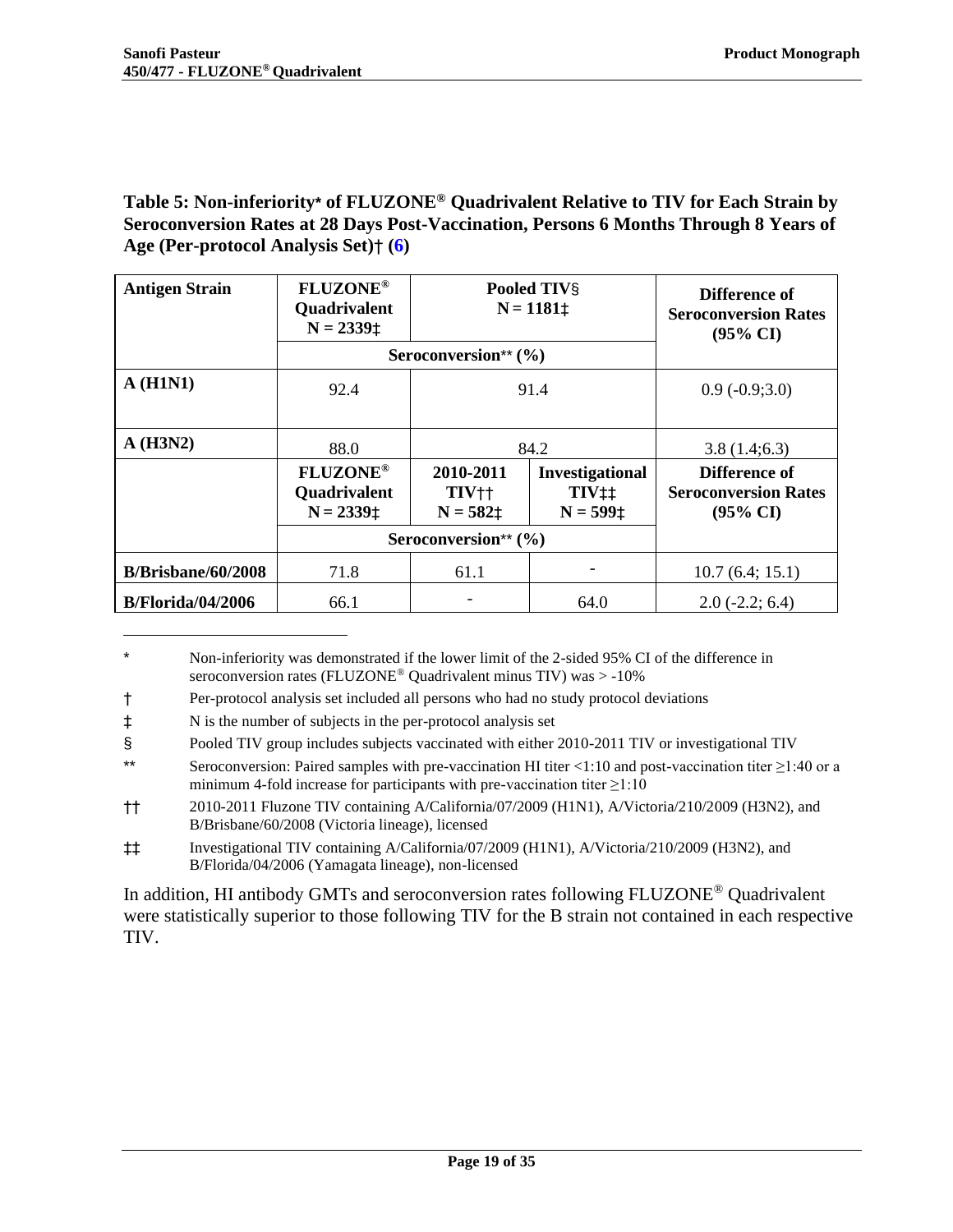## <span id="page-19-0"></span>**Immunogenicity of FLUZONE® Quadrivalent in Adults 18 years of Age and Older**

In a multi-center study (GRC43) conducted in the US, 565 adults 18 years of age and older (281 subjects 18 through 60 years of age; 284 subjects 61 years of age and older) were included in the per-protocol analysis set and given one dose of FLUZONE® Quadrivalent, 2009-2010 TIV, or 2008-2009 TIV.

HI antibody GMTs following FLUZONE<sup>®</sup> Quadrivalent were non-inferior to those following TIV for all four strains (see [Table 6\)](#page-19-1). At 21 days following vaccination, the percentages of FLUZONE® Quadrivalent recipients with a serum HI antibody titer of at least 1:40 were 92.6% for H1N1, 94.7 for H3N2, 85.3% for B/Brisbane, and 92.1% for B/Florida.

## <span id="page-19-1"></span>**Table 6: Non-inferiority\* of FLUZONE® Quadrivalent Relative to TIV for Each Strain by HI Antibody GMTs at 21 Days Post-Vaccination, Adults 18 Years of Age and Older (Perprotocol Analysis Set)**† **[\(7\)](#page-29-7)**

| <b>Antigen Strain</b>    | <b>FLUZONE®</b><br>Quadrivalent<br>$N = 190 \pm$ | Pooled TIV§<br>$N = 375 \pm 1$                                                       |     |                          |  | <b>GMT Ratio (95%CI)</b> |
|--------------------------|--------------------------------------------------|--------------------------------------------------------------------------------------|-----|--------------------------|--|--------------------------|
|                          | <b>GMT</b>                                       | <b>GMT</b>                                                                           |     |                          |  |                          |
| A(H1N1)                  | 161                                              | 151                                                                                  |     | 1.06(0.87, 1.31)         |  |                          |
| A(H3N2)                  | 304                                              | 339                                                                                  |     | 0.90(0.70, 1.15)         |  |                          |
|                          | <b>FLUZONE®</b><br>Quadrivalent<br>$N = 190$ ‡   | 2009-2010<br>2008-2009<br>$TIV**$<br>TIV <sup>++</sup><br>$N = 188$ ‡<br>$N = 187$ ‡ |     | <b>GMT Ratio (95%CI)</b> |  |                          |
|                          | <b>GMT</b>                                       | <b>GMT</b><br><b>GMT</b>                                                             |     |                          |  |                          |
| B/Brisbane/60/2008       | 101                                              | 114                                                                                  |     | 0.89(0.70, 1.12)         |  |                          |
| <b>B/Florida/04/2006</b> | 155                                              |                                                                                      | 135 | 1.15(0.93, 1.42)         |  |                          |

Non-inferiority was demonstrated if the lower limit of the 2-sided 95% CI of the ratio of GMTs (FLUZONE<sup>®</sup> Quadrivalent divided by TIV) was  $>2/3$ . Non-inferiority testing for the A strains was performed post-hoc.

- ‡ N is the number of subjects in the per-protocol analysis set
- § Pooled TIV group includes subjects vaccinated with either 2009-2010 TIV or 2008-2009 TIV
- \*\* 2009-2010 Fluzone TIV containing A/Brisbane/59/2007 (H1N1), A/Uruguay/716/2007 (H3N2), and B/Brisbane/60/2008 (Victoria lineage), licensed
- †† 2008-2009 Fluzone TIV containing A/Brisbane/59/2007 (H1N1), A/Uruguay/716/2007 (H3N2), and B/Florida/04/2006 (Yamagata lineage), licensed

<sup>†</sup> Per-protocol analysis set included all persons who had no study protocol deviations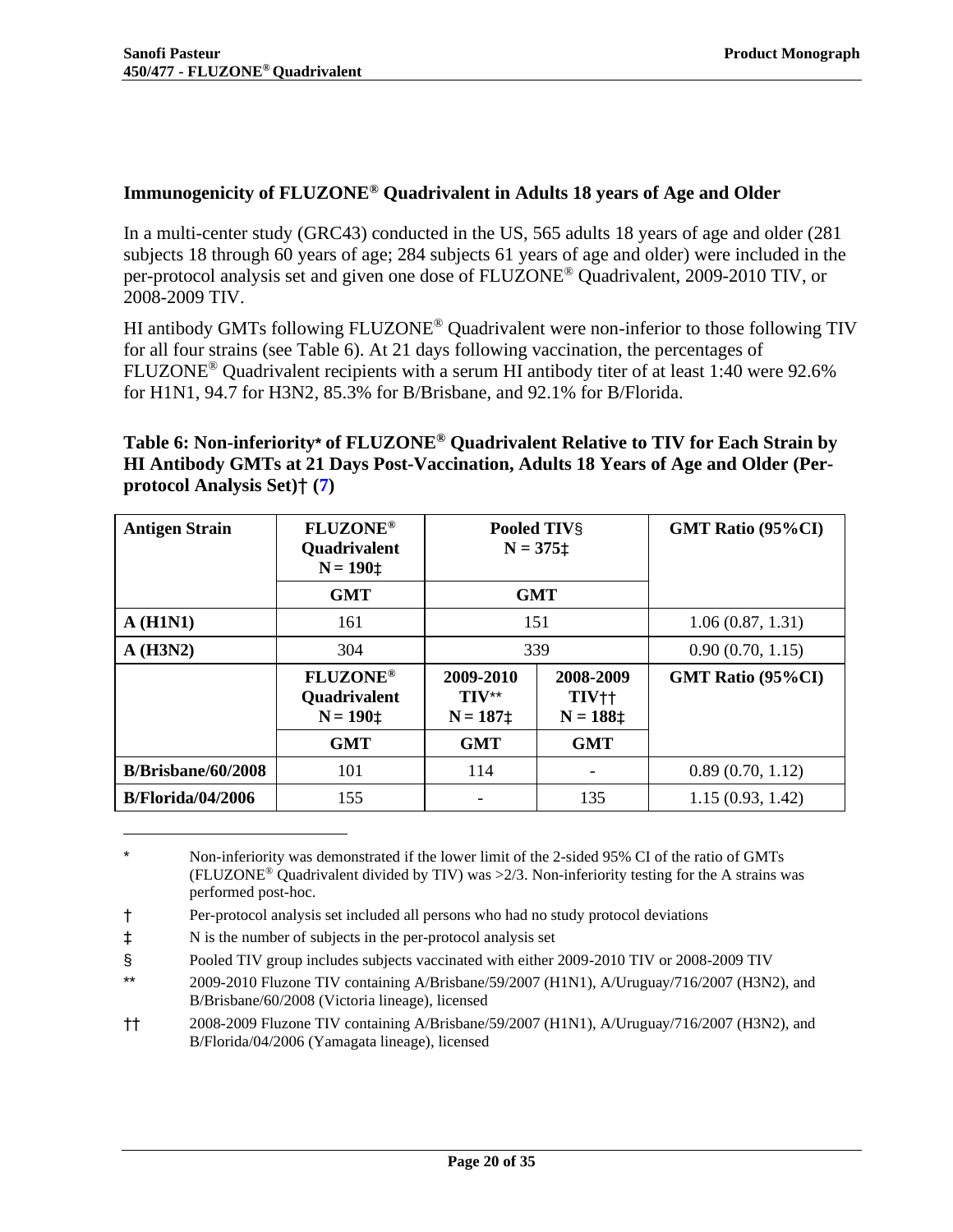### <span id="page-20-0"></span>**Immunogenicity of FLUZONE® Quadrivalent in Adults 65 Years of Age and Older**

In a multi-center study (QIV03) conducted in the US, 660 adults 65 years of age and older were included in the per-protocol analysis set and given one dose of FLUZONE® Quadrivalent, 2010- 2011 TIV, or investigational TIV.

HI antibody GMTs following FLUZONE® Quadrivalent were non-inferior to those following TIV for all four strains (see [Table 7\)](#page-20-1). Seroconversion rates following FLUZONE® Quadrivalent, 2010- 2011 TIV, and Investigational TIV are shown in [Table 8.](#page-21-0)

#### <span id="page-20-1"></span>**Table 7: Non-inferiority\* of FLUZONE® Quadrivalent Relative to TIV for Each Strain by HI Antibody GMTs at 21 Days Post-Vaccination, Adults 65 Years of Age and Older (Perprotocol Analysis Set)**† **[\(8\)](#page-29-8)**

| <b>Antigen Strain</b>     | <b>FLUZONE®</b><br><b>Quadrivalent</b><br>$N = 220 \pm$ | Pooled TIVS<br>$N = 440 \pm$                                                                 | <b>GMT Ratio</b><br>$(95\%CI)$ |                                |
|---------------------------|---------------------------------------------------------|----------------------------------------------------------------------------------------------|--------------------------------|--------------------------------|
|                           | <b>GMT</b>                                              | <b>GMT</b>                                                                                   |                                |                                |
| A(H1N1)                   | 231                                                     | 270                                                                                          | 0.85(0.67; 1.09)               |                                |
| A(H3N2)                   | 501                                                     | 324                                                                                          | 1.55(1.25; 1.92)               |                                |
|                           | <b>FLUZONE®</b><br><b>Quadrivalent</b><br>$N = 220$ ‡   | 2010-2011<br>Investigational<br>$TIV**$<br>TIV <sup>++</sup><br>$N = 221 \pm$<br>$N = 219$ ‡ |                                | <b>GMT</b> Ratio<br>$(95\%CI)$ |
|                           | <b>GMT</b>                                              | <b>GMT</b>                                                                                   |                                |                                |
| <b>B/Brisbane/60/2008</b> | 73.8                                                    | 57.9                                                                                         | 1.27(1.05; 1.55)               |                                |
| <b>B/Florida/04/2006</b>  | 61.1                                                    |                                                                                              | 54.8                           | 1.11(0.90; 1.37)               |

<sup>\*</sup> Non-inferiority was demonstrated if the lower limit of the 2-sided 95% CI of the ratio of GMTs (FLUZONE® Quadrivalent divided by TIV) was >0.66

<sup>†</sup> Per-protocol analysis set included all persons who had no study protocol deviations

<sup>‡</sup> N is the number of subjects in the per-protocol analysis set

<sup>§</sup> Pooled TIV group includes subjects vaccinated with either 2010-2011 TIV or investigational TIV

<sup>\*\*</sup> 2010-2011 Fluzone TIV containing A/California/07/2009 (H1N1), A/Victoria/210/2009 (H3N2), and B/Brisbane/60/2008 (Victoria lineage), licensed

<sup>††</sup> Investigational TIV containing A/California/07/2009 (H1N1), A/Victoria/210/2009 (H3N2), and B/Florida/04/2006 (Yamagata lineage), non-licensed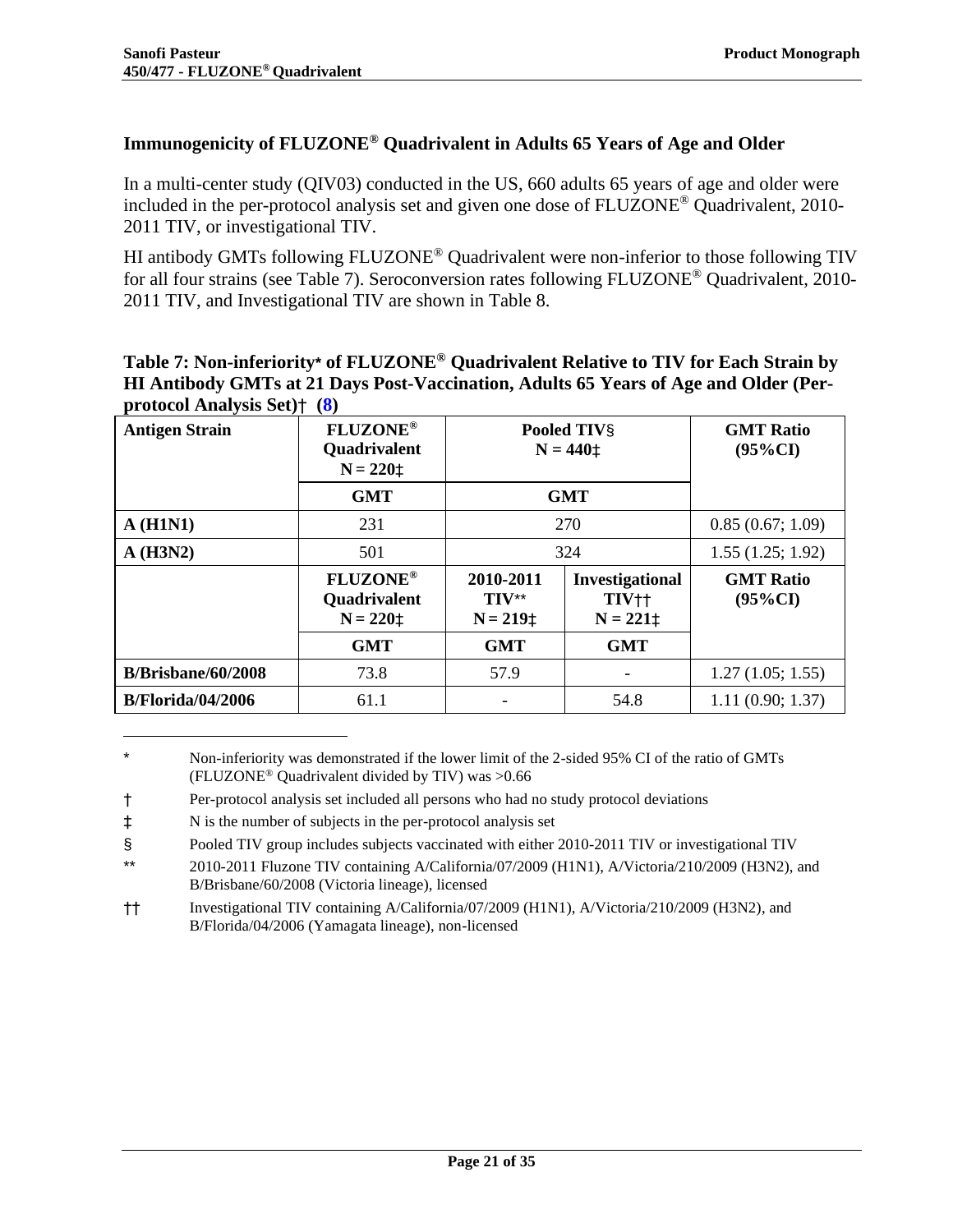### <span id="page-21-0"></span>**Table 8: Seroconversion Rates at 21 Days Post-Vaccination of FLUZONE® Quadrivalent Relative to TIV for Each Strain, Adults 65 Years of Age and Older (Per-protocol Analysis Set)**\* **[\(8\)](#page-29-8)**

| <b>Antigen Strain</b>    | <b>FLUZONE®</b><br><b>Quadrivalent</b><br>$N = 220$ † | Pooled TIV‡<br>$N = 440 +$                   |                                                   |                                                                    |  | Difference of<br><b>Seroconversion Rate</b><br>$(95\% \text{ CI})$ |
|--------------------------|-------------------------------------------------------|----------------------------------------------|---------------------------------------------------|--------------------------------------------------------------------|--|--------------------------------------------------------------------|
|                          |                                                       | Seroconversion $\S$ (%)                      |                                                   |                                                                    |  |                                                                    |
| A(H1N1)                  | 65.91                                                 | 69.77                                        |                                                   | $-3.86(-11.50; 3.56)$                                              |  |                                                                    |
| A(H3N2)                  | 69.09                                                 | 59.32                                        |                                                   | 9.77 (1.96; 17.20)                                                 |  |                                                                    |
|                          | <b>FLUZONE®</b><br><b>Quadrivalent</b><br>$N = 220$ † | 2010-2011<br>TIV**<br>$N = 219$ <sup>+</sup> | Investigational<br>TIV <sup>++</sup><br>$N = 221$ | Difference of<br><b>Seroconversion Rate</b><br>$(95\% \text{ CI})$ |  |                                                                    |
|                          |                                                       | Seroconversion $\S$ (%)                      |                                                   |                                                                    |  |                                                                    |
| B/Brisbane/60/2008       | 28.64                                                 | 18.72                                        |                                                   | 9.91 (1.96; 17.70)                                                 |  |                                                                    |
| <b>B/Florida/04/2006</b> | 33.18                                                 |                                              | 31.22                                             | $1.96(-6.73; 10.60)$                                               |  |                                                                    |

<sup>\*</sup> Per-protocol analysis set included all persons who had no study protocol deviations

FLUZONE® Quadrivalent induced higher HI antibody GMTs and seroconversion rates to B/Florida compared with those induced by 2010-2011 TIV (not containing B/Florida) and higher GMTs and seroconversion rates to B/Brisbane compared with the investigational TIV (not containing B/Brisbane). At 21 days following vaccination, the percentages of  $FLUZONE^{\circledcirc}$ Quadrivalent recipients with a serum HI antibody titer of at least 1:40 were 91.4% for H1N1, 100.0% for H3N2, 77.7% for B/Brisbane, and 73.2% for B/Florida.

<sup>†</sup> N is the number of subjects in the per-protocol analysis set

<sup>‡</sup> Pooled TIV group includes subjects vaccinated with either 2010-2011 TIV or investigational TIV

<sup>§</sup> Seroconversion: Paired samples with pre-vaccination HI titer <1:10 and post-vaccination titer ≥1:40 or a minimum 4-fold increase for participants with pre-vaccination titer  $\geq 1:10$ 

<sup>\*\*</sup> 2010-2011 Fluzone TIV containing A/California/07/2009 (H1N1), A/Victoria/210/2009 (H3N2), and B/Brisbane/60/2008 (Victoria lineage), licensed

<sup>††</sup> Investigational TIV containing A/California/07/2009 (H1N1), A/Victoria/210/2009 (H3N2), and B/Florida/04/2006 (Yamagata lineage), non-licensed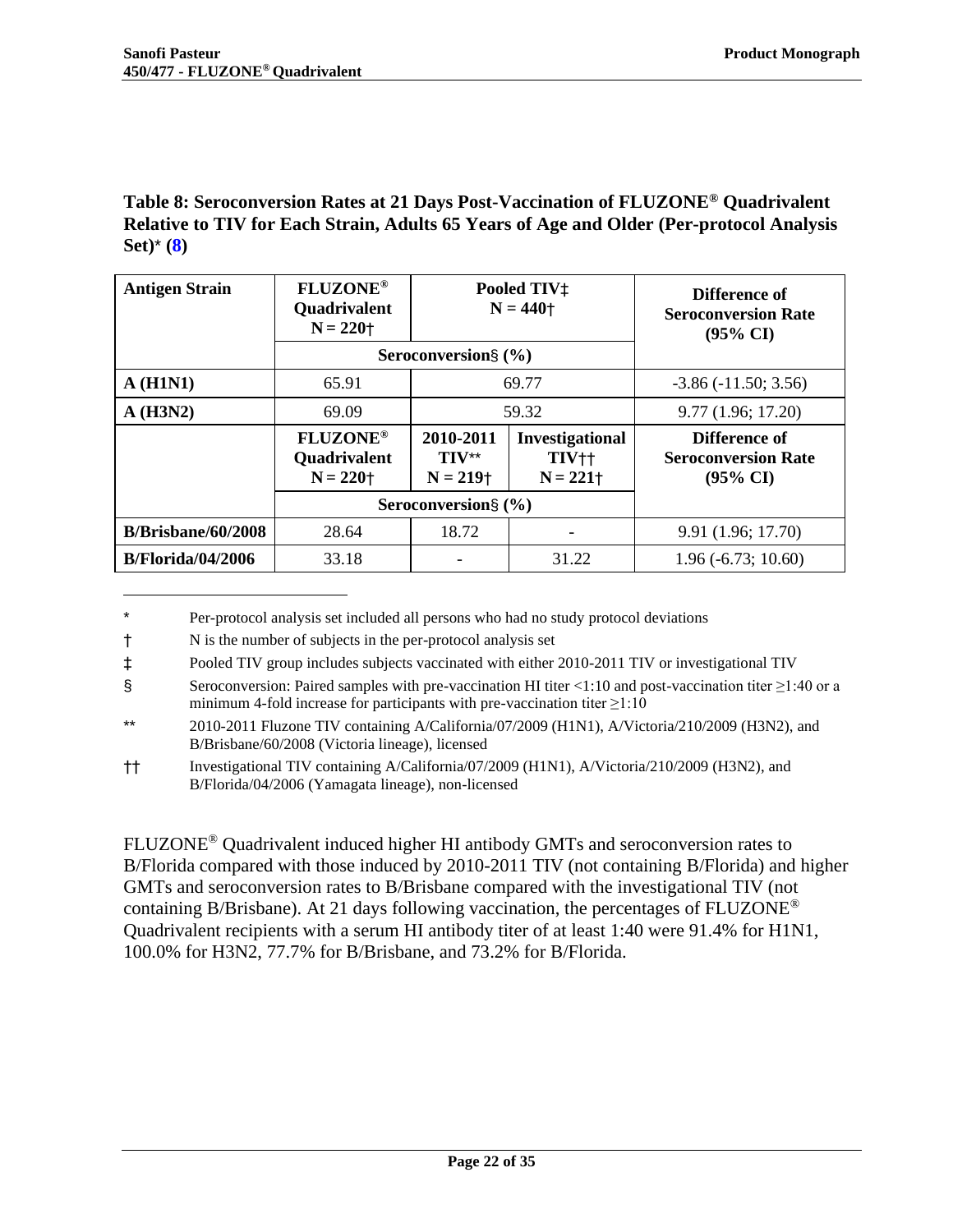## <span id="page-22-0"></span>**SAFETY**

## <span id="page-22-1"></span>**Children 6 Months Through 8 Years of Age**

In clinical trial QIV04, children 6 months through 35 months of age received one or two 0.25 mL doses of either FLUZONE® Quadrivalent, 2010-2011 TIV, or investigational TIV, and children 3 years through 8 years of age received one or two 0.5 mL doses of either FLUZONE® Quadrivalent, 2010-2011 TIV, or investigational TIV. For participants requiring two doses, the doses were administered approximately 4 weeks apart. The safety analysis set included 1,841 children 6 months through 35 months of age and 2,506 children 3 years through 8 years of age. [Table 9](#page-22-2) and [Table 10](#page-24-0) summarize solicited injection-site reactions and systemic adverse events reported within 7 days post-vaccination via diary cards.

## <span id="page-22-2"></span>**Table 9: Percentage of Solicited Injection-Site Reactions and Systemic Adverse Events Within 7 Days After Vaccination with FLUZONE® Quadrivalent, 2010-2011 TIV, and Investigational TIV in Children 6 Months Through 35 Months of Age (Safety Analysis Set)\***

|                                   |            | <b>FLUZONE®</b><br>Quadrivalent<br>$N = 1223 +$ |                    |            | 2010-2011 TIV<br>$N = 310+$ |                                   |            | <b>Investigational TIV</b><br>$N = 308$ † |                 |
|-----------------------------------|------------|-------------------------------------------------|--------------------|------------|-----------------------------|-----------------------------------|------------|-------------------------------------------|-----------------|
|                                   | Any<br>(%) | Grade<br>$2+$<br>$(\%)$                         | Grade 3§<br>$($ %) | Any<br>(%) | Grade<br>$2+$<br>(%)        | Grade<br>$3\frac{5}{3}$<br>$(\%)$ | Any<br>(%) | Grade 2‡<br>(%)                           | Grade 3§<br>(%) |
| <b>Injection-site reactions</b>   |            |                                                 |                    |            |                             |                                   |            |                                           |                 |
| Pain**                            | 57.0       | 10.2                                            | 1.0                | 52.3       | 11.5                        | 0.8                               | 50.3       | 5.4                                       | 2.7             |
| Tenderness <sup>++</sup>          | 54.1       | 11.3                                            | 1.9                | 48.4       | 8.2                         | 1.9                               | 49.7       | 10.3                                      | 0.0             |
| Erythema                          | 37.3       | 1.5                                             | 0.2                | 32.9       | 1.0                         | 0.0                               | 33.3       | 1.0                                       | 0.0             |
| Swelling                          | 21.6       | 0.8                                             | 0.2                | 19.7       | 1.0                         | 0.0                               | 17.3       | 0.0                                       | 0.0             |
| <b>Systemic reactions</b>         |            |                                                 |                    |            |                             |                                   |            |                                           |                 |
| Fever <sup>#</sup>                | 14.3       | 5.5                                             | 2.1                | 16.0       | 6.6                         | 1.7                               | 13.0       | 4.1                                       | 2.0             |
| Malaise**                         | 38.1       | 14.5                                            | 4.6                | 35.2       | 14.8                        | 4.7                               | 32.4       | 12.8                                      | 6.8             |
| Myalgia**                         | 26.7       | 6.6                                             | 1.9                | 26.6       | 9.4                         | 1.6                               | 25.0       | 6.8                                       | 2.7             |
| Headache**                        | 8.9        | 2.5                                             | 0.6                | 9.4        | 3.9                         | 0.0                               | 12.2       | 4.7                                       | 0.0             |
| Irritability††                    | 54.0       | 26.4                                            | 3.2                | 52.8       | 20.1                        | 3.1                               | 53.5       | 22.9                                      | 2.8             |
| Crying-<br>abnormal <sup>++</sup> | 41.2       | 12.3                                            | 3.3                | 36.5       | 8.2                         | 1.9                               | 29.9       | 10.4                                      | 2.1             |
| Drowsiness <sup>††</sup>          | 37.7       | 8.4                                             | 1.3                | 32.1       | 3.8                         | 0.6                               | 31.9       | 5.6                                       | 0.7             |
| Appetite loss††                   | 32.3       | 9.1                                             | 1.8                | 33.3       | 5.7                         | 1.9                               | 25.0       | 8.3                                       | 0.7             |
| Vomiting††                        | 14.8       | 6.2                                             | 1.0                | 11.3       | 4.4                         | 0.6                               | 13.9       | 6.3                                       | 0.0             |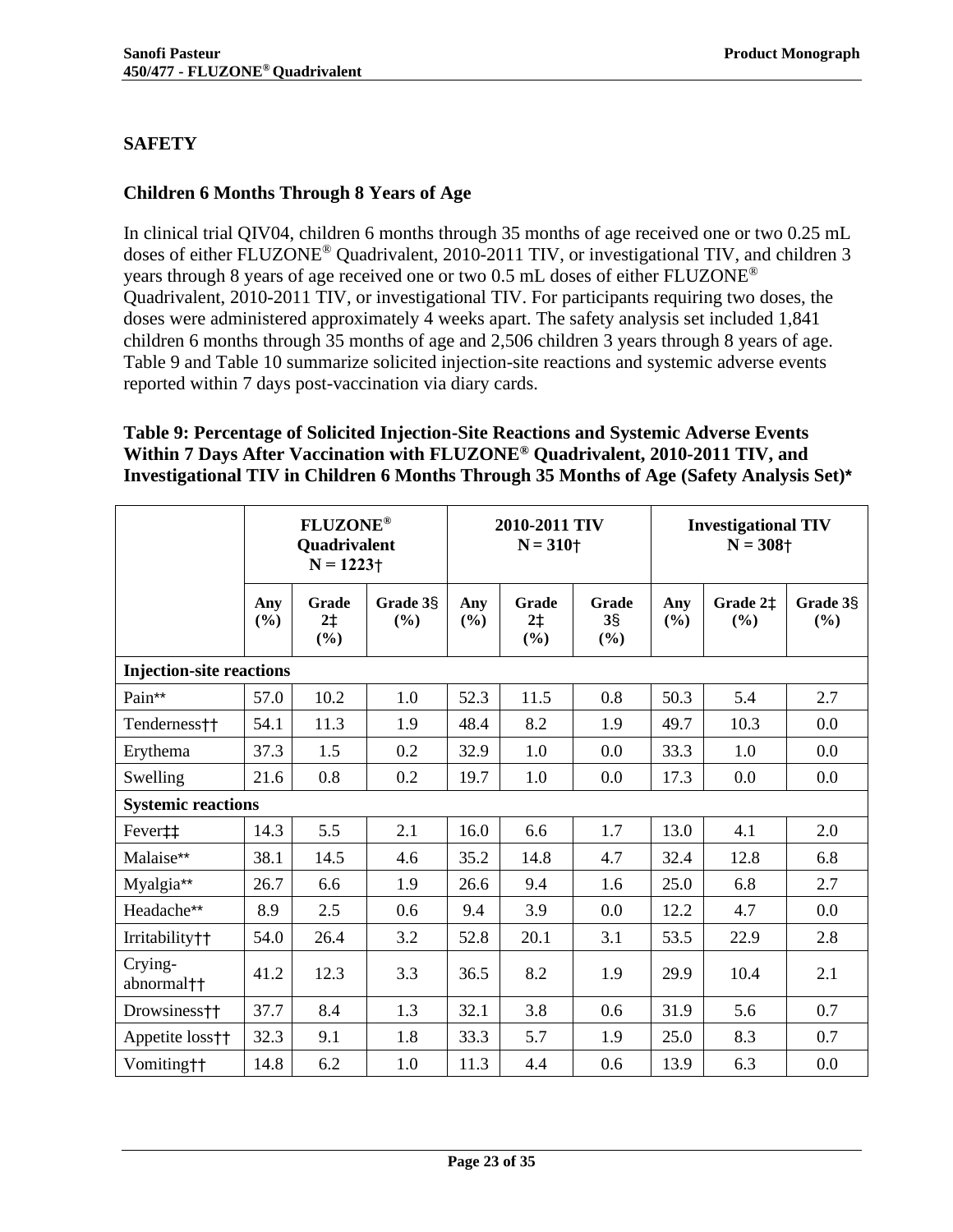‡‡ Fever - Any Fever: ≥38.0°C (≥100.4°F). The percentage of temperature measurements that were taken by axillary, rectal, or oral routes, or not recorded for the 3 vaccine groups combined were 41.0%, 35.4%, 23.4%, and 0.2%, respectively for Dose 1; and 38.4%, 36.0%, 25.6%, and 0.1%, respectively for Dose 2

<sup>\*</sup> The safety analysis set includes all persons who received study vaccine

<sup>†</sup> N is the number of subjects in the safety analysis set

<sup>‡</sup> Grade 2 - Injection-site pain: sufficiently discomforting to interfere with normal behavior or activities; Injection-site tenderness: cries and protests when injection-site is touched; Injection-site erythema, Injection-site swelling:  $\geq$ 2.5 cm to <5 cm; Fever:  $\geq$ 38.5°C to  $\leq$ 39.5°C (>101.3°F to  $\leq$ 103.1°F) (6 months through 23 months);  $\geq 38.5^{\circ}$ C to  $\leq 38.9^{\circ}$ C ( $\geq 101.2^{\circ}$ F to  $\leq 102.0^{\circ}$ F) (24 months through 35 months); Malaise, Myalgia, and Headache,: some interference with activity; Irritability: requiring increased attention; Crying abnormal: 1 to 3 hours; Drowsiness: not interested in surroundings or did not wake up for a feed/meal; Appetite lost: missed 1 or 2 feeds/meals completely; Vomiting: 2 to 5 episodes per 24 hours

<sup>§</sup> Grade 3 - Injection-site pain: incapacitating, unable to perform usual activities; Injection-site tenderness: cries when injected limb is moved, or the movement of the injected limb is reduced; Injection-site erythema, Injection-site swelling,:  $\geq$ 5 cm; Fever:  $>$ 39.5 $\degree$ C ( $>$ 103.1 $\degree$ F) (6 months through 23 months);  $≥39.0$ °C ( $≥102.1$ °F) (24 months through 35 months); Malaise, Myalgia, and Headache: Significant; prevents daily activity; Irritability: inconsolable; Crying abnormal: >3 hours; Drowsiness: sleeping most of the time or difficult to wake up; Appetite lost: refuses  $\geq$ 3 feeds/meals or refuses most feeds/meals; Vomiting: ≥6 episodes per 24 hours or requiring parenteral hydration

<sup>\*\*</sup> Assessed in children 24 months through 35 months

<sup>††</sup> Assessed in children 6 months through 23 months of age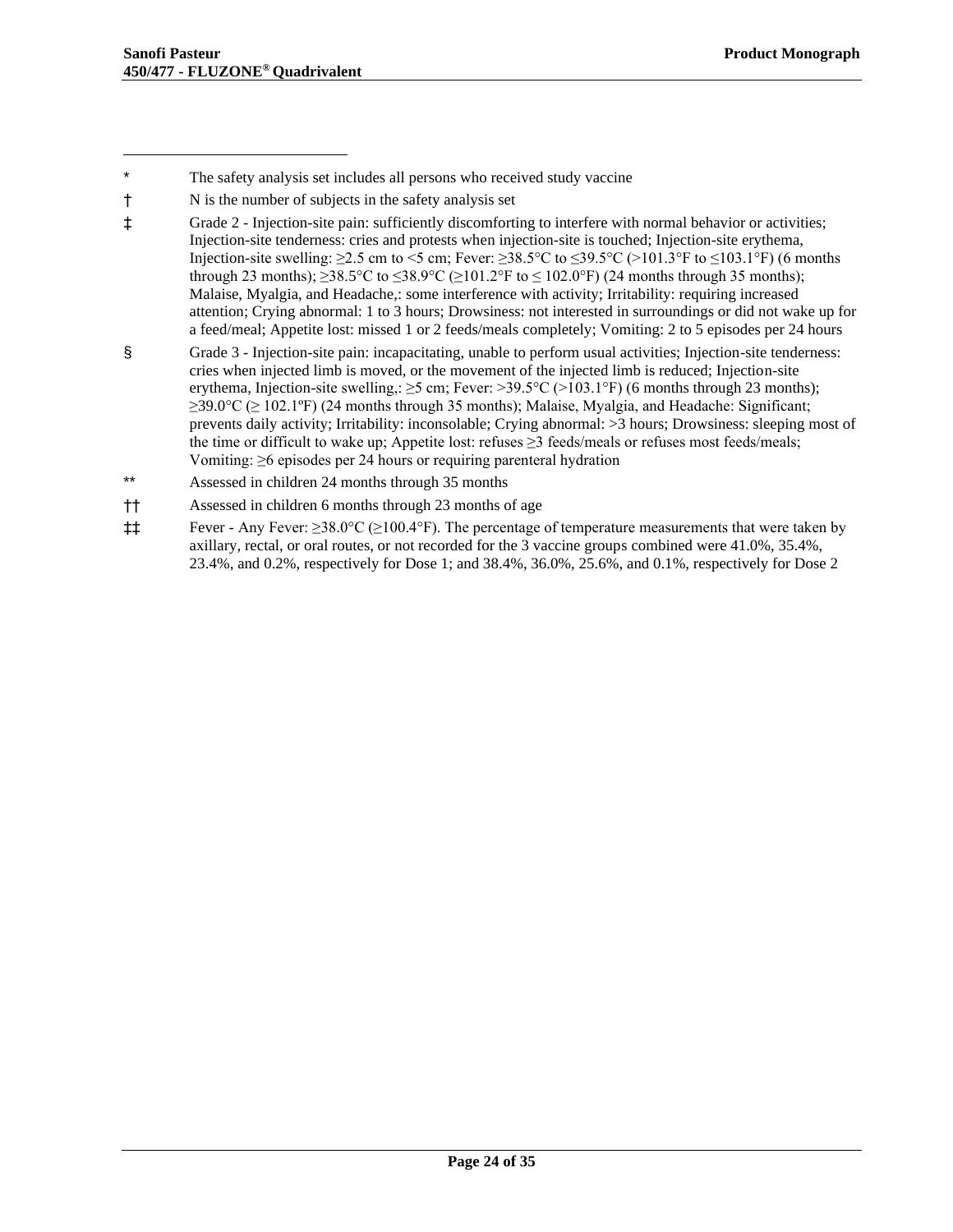### <span id="page-24-0"></span>**Table 10: Percentage of Solicited Injection-Site Reactions and Systemic Adverse Events Within 7 Days After Vaccination with FLUZONE® Quadrivalent, 2010-2011 TIV, and Investigational TIV in Children 3 Years Through 8 Years of Age (Safety Analysis Set)\***

|                                 | <b>FLUZONE®</b><br><b>Quadrivalent</b><br>$N = 1669$ <sup>+</sup> |                      |                                   | 2010-2011 TIV<br>$N = 424$ + |                    |                                | <b>Investigational TIV</b><br>$N = 413$ + |                    |                          |  |
|---------------------------------|-------------------------------------------------------------------|----------------------|-----------------------------------|------------------------------|--------------------|--------------------------------|-------------------------------------------|--------------------|--------------------------|--|
|                                 | Any<br>(%)                                                        | Grade<br>$2+$<br>(%) | Grade<br>$3\frac{5}{3}$<br>$(\%)$ | Any<br>(%)                   | Grade 2‡<br>$(\%)$ | Grade 3 <sub>S</sub><br>$(\%)$ | Any<br>(%)                                | Grade 2‡<br>$(\%)$ | Grade<br>$3\S$<br>$(\%)$ |  |
| <b>Injection-site reactions</b> |                                                                   |                      |                                   |                              |                    |                                |                                           |                    |                          |  |
| Pain                            | 66.6                                                              | 15.8                 | 2.1                               | 64.6                         | 9.5                | 2.0                            | 63.8                                      | 11.6               | 2.8                      |  |
| Erythema                        | 34.1                                                              | 2.9                  | 1.8                               | 36.8                         | 3.4                | 1.2                            | 35.2                                      | 2.5                | 1.8                      |  |
| Swelling                        | 24.8                                                              | 2.8                  | 1.4                               | 25.4                         | 1.5                | 1.2                            | 25.9                                      | 2.5                | 1.8                      |  |
| <b>Systemic reactions</b>       |                                                                   |                      |                                   |                              |                    |                                |                                           |                    |                          |  |
| Fever**                         | 7.0                                                               | 2.1                  | 2.1                               | 7.1                          | 2.2                | 1.2                            | 7.6                                       | 2.8                | 0.8                      |  |
| Headache                        | 23.1                                                              | 6.8                  | 2.2                               | 21.2                         | 5.1                | 2.7                            | 24.4                                      | 7.5                | 2.0                      |  |
| Malaise                         | 31.9                                                              | 11.2                 | 5.5                               | 32.8                         | 11.4               | 5.6                            | 33.4                                      | 10.8               | 5.0                      |  |
| Myalgia                         | 38.6                                                              | 12.2                 | 3.3                               | 34.1                         | 9.0                | 2.7                            | 38.4                                      | 11.1               | 2.8                      |  |

<sup>\*</sup> The safety analysis set includes all persons who received study vaccine

<sup>†</sup> N is the number of subjects in the safety analysis set

<sup>‡</sup> Grade 2 - Injection-site pain: sufficiently discomforting to interfere with normal behavior or activities; Injection-site erythema, Injection-site swelling,: ≥2.5 cm to <5 cm; Fever: ≥38.4°C to ≤38.9°C (≥101.2°F to ≤102.0°F); Headache, Malaise, and Myalgia: some interference with activity

<sup>§</sup> Grade 3 - Injection-site pain: incapacitating, unable to perform usual activities; Injection-site erythema, Injection-site swelling ≥5 cm; Fever: ≥39.0°C (≥102.1°F); Headache, Malaise, and Myalgia: Significant; prevents daily activity

<sup>\*\*</sup> Fever - Any Fever indicates≥38.0°C (≥100.4°F). The percentage of temperature measurements that were taken by oral, axillary, or rectal routes, or not recorded for the 3 vaccine groups combined were 85.1%, 14.4%, 0.3%, and 0.2%, respectively for Dose 1; and 86.2%, 13.4%, 0.3%, and 0.1%, respectively for Dose 2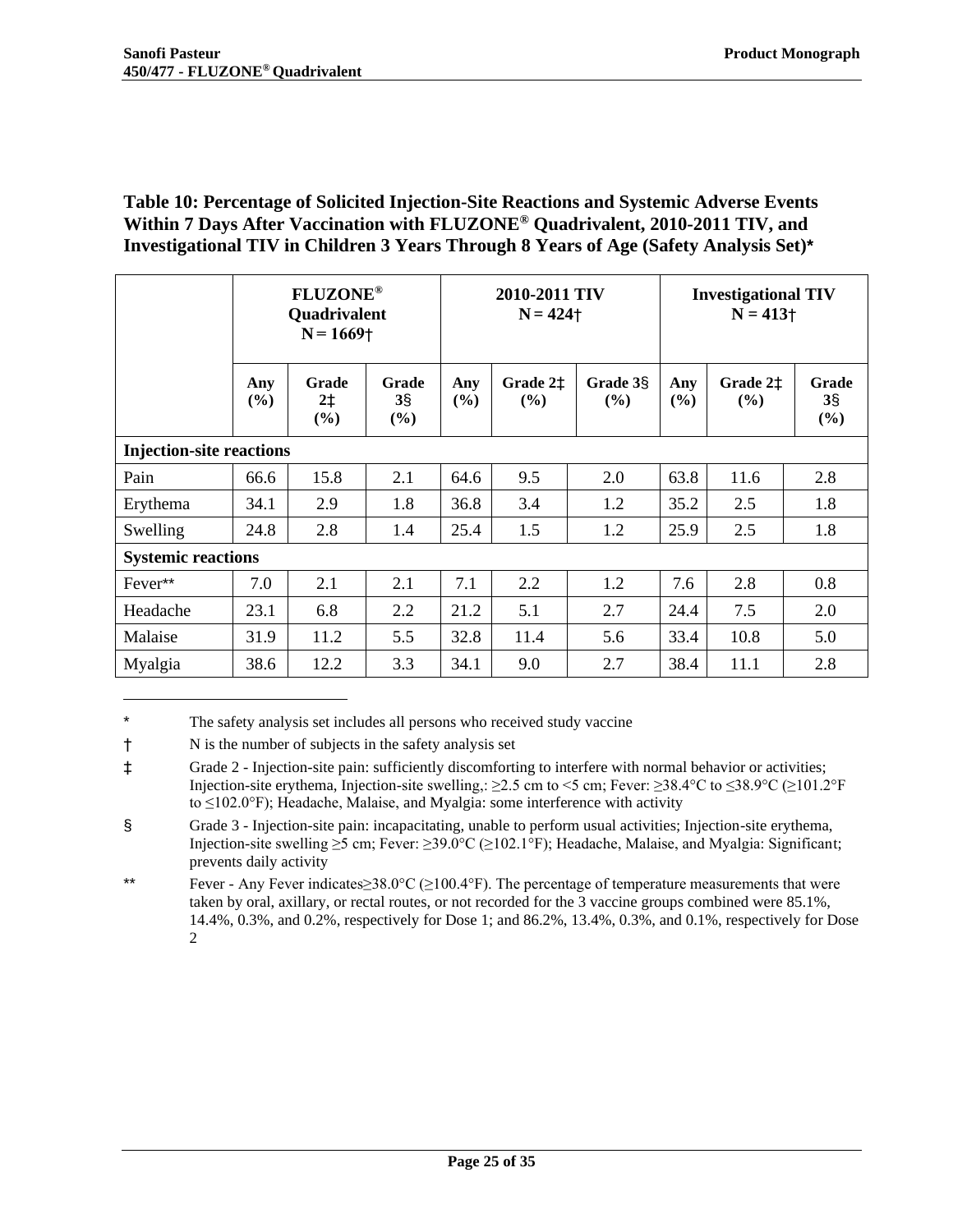Within 6 months post-vaccination, a total of 41 (1.4%) recipients in the FLUZONE<sup>®</sup> Quadrivalent group,  $7(1.0\%)$  recipients in the 2010-2011 TIV group, and 14 (1.9%) recipients in the investigational TIV group, experienced at least one SAE. There were three serious adverse events thought to be caused by vaccination: one in the  $FLUZONE^{\circledcirc}$  Quadrivalent group (13-month-old who experienced croup 3 days post-first vaccination), one in the 2010-2011 TIV group (4-yearold who experienced a febrile seizure one day post-first vaccination), and one in the investigational TIV group (11-month-old who experienced a febrile seizure on the day of second vaccination). There were no deaths considered to be caused by vaccination.

## <span id="page-25-0"></span>**Adults 18 Years of Age and Older**

The safety profile of FLUZONE<sup>®</sup> Quadrivalent was assessed in a total of 190 study participants  $(\geq 18$  years of age) in clinical trial GRC43. The most common solicited injection-site reaction occurring after FLUZONE® Quadrivalent vaccine administration was pain and the most common solicited systemic reaction was myalgia. Solicited reactions usually occurred within the first 2 days after vaccination and typically lasted for 1 to 3 days after onset. The frequency and intensity of the solicited injection-site and systemic reactions reported are presented in **[Table 11](#page-26-1)**.

In the follow-up period, there were two subjects who experienced serious adverse events; each serious adverse event was considered by the investigator to be unrelated to the study vaccine. No deaths were reported during the trial period.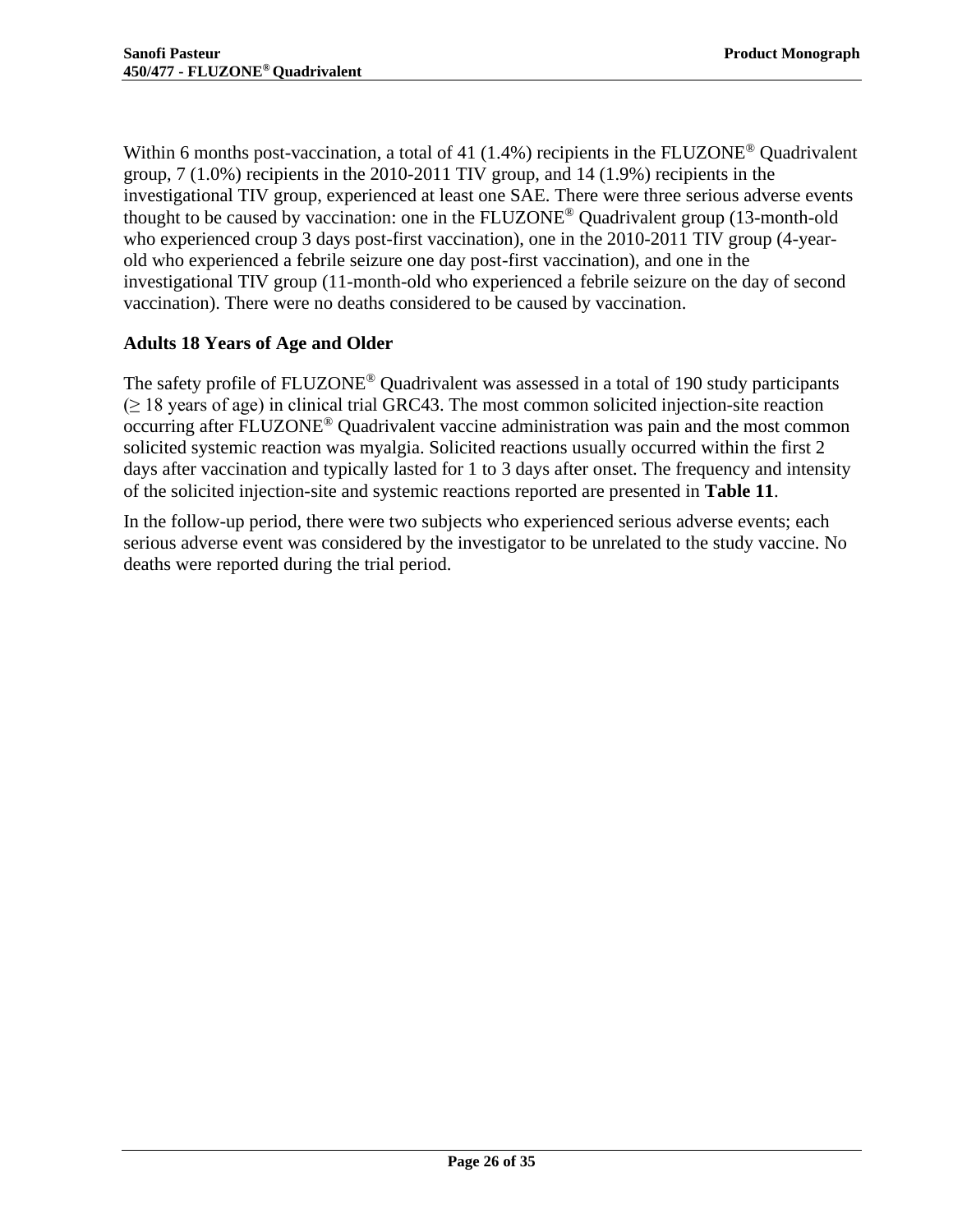|                                 | <b>FLUZONE®</b><br><b>Quadrivalent</b><br>$N = 190 +$ |                 |                       |            | 2009-2010 TIV<br>$N = 190 +$ |                 | 2008-2009 TIV<br>$N = 190 +$ |                             |                          |
|---------------------------------|-------------------------------------------------------|-----------------|-----------------------|------------|------------------------------|-----------------|------------------------------|-----------------------------|--------------------------|
|                                 | Any<br>(%)                                            | Grade 2‡<br>(%) | Grade<br>$3\S$<br>(%) | Any<br>(%) | Grade 2‡<br>(%)              | Grade 3§<br>(%) | Any<br>(%)                   | <b>Grade</b><br>$2+$<br>(%) | Grade<br>$3\S$<br>$(\%)$ |
| <b>Injection-site reactions</b> |                                                       |                 |                       |            |                              |                 |                              |                             |                          |
| Pain                            | 47.4                                                  | 6.8             | 0.5                   | 52.1       | 7.9                          | 0.5             | 43.2                         | 6.3                         | 0.0                      |
| Erythema                        | 1.1                                                   | 0.0             | 0.0                   | 1.6        | 0.5                          | 0.0             | 1.6                          | 0.5                         | 0.0                      |
| Swelling                        | 0.5                                                   | 0.0             | 0.0                   | 3.2        | 0.5                          | 0.0             | 1.1                          | 0.0                         | 0.0                      |
| Induration                      | 0.5                                                   | 0.0             | 0.0                   | 1.6        | 0.5                          | 0.0             | 0.5                          | 0.0                         | 0.0                      |
| Ecchymosis                      | 0.5                                                   | 0.0             | 0.0                   | 0.5        | 0.0                          | 0.0             | 0.5                          | 0.0                         | 0.0                      |
| <b>Systemic reactions</b>       |                                                       |                 |                       |            |                              |                 |                              |                             |                          |
| Myalgia                         | 23.7                                                  | 5.8             | 0.0                   | 25.3       | 5.8                          | 0.0             | 16.8                         | 5.8                         | 0.0                      |
| Headache                        | 15.8                                                  | 3.2             | 0.5                   | 18.4       | 6.3                          | 0.5             | 18.0                         | 4.2                         | 0.0                      |
| Malaise                         | 10.5                                                  | 1.6             | 1.1                   | 14.7       | 3.2                          | 1.1             | 12.1                         | 4.7                         | 0.5                      |
| Shivering                       | 2.6                                                   | 0.5             | 0.0                   | 5.3        | 1.1                          | 0.0             | 3.2                          | 0.5                         | 0.0                      |
| Fever**                         | 0.0                                                   | 0.0             | 0.0                   | 0.5        | 0.5                          | 0.0             | 0.5                          | 0.5                         | 0.0                      |

#### <span id="page-26-1"></span>**Table 11: Percentage of Solicited Injection-Site Reactions and Systemic Adverse Events Within 3 Days After Vaccination with FLUZONE® Quadrivalent, 2009-2010 TIV, and 2008- 2009 TIV in Adults 18 Years of Age and Older (Safety Analysis Set)\***

† N is the number of subjects in the safety analysis set

#### <span id="page-26-0"></span>**Geriatric Adults 65 Years of Age and Older**

A total of 225 study participants ( $\geq$  65 years of age) received FLUZONE<sup>®</sup> Quadrivalent in clinical trial QIV03. The most common solicited injection-site reaction occurring after FLUZONE<sup>®</sup> Quadrivalent administration was pain and the most common solicited systemic reaction was myalgia (see [Table 12\)](#page-27-1). Solicited reactions usually occurred within 3 days of vaccination and typically resolved within 1 to 3 days.

The safety analysis set includes all persons who received study vaccine

<sup>‡</sup> Grade 2 - Injection-site pain: Some interference with activity; Injection-site erythema, Injection-site swelling, Injection-site induration, and Injection-site ecchymosis: ≥5.1 to ≤10 cm; Fever: ≥38.5°C to  $≤38.9°C$  ( $≥101.2°F$  to  $≤102.0°F$ ); Myalgia, Headache, Malaise, and Shivering: some interference with activity

<sup>§</sup> Grade 3 - Injection-site pain: Significant; prevents daily activity; Injection-site erythema, Injection-site swelling, Injection-site induration, and Injection-site ecchymosis: >10 cm; Fever: ≥39.0°C (≥102.1°F); Myalgia, Headache, Malaise, and Shivering: Significant; prevents daily activity

<sup>\*\*</sup> Fever - Any Fever indicates  $\geq 38.0^{\circ}C$  ( $\geq 100.4^{\circ}F$ ). The percentage of temperature measurements that were taken by the oral route was 100.0% in each group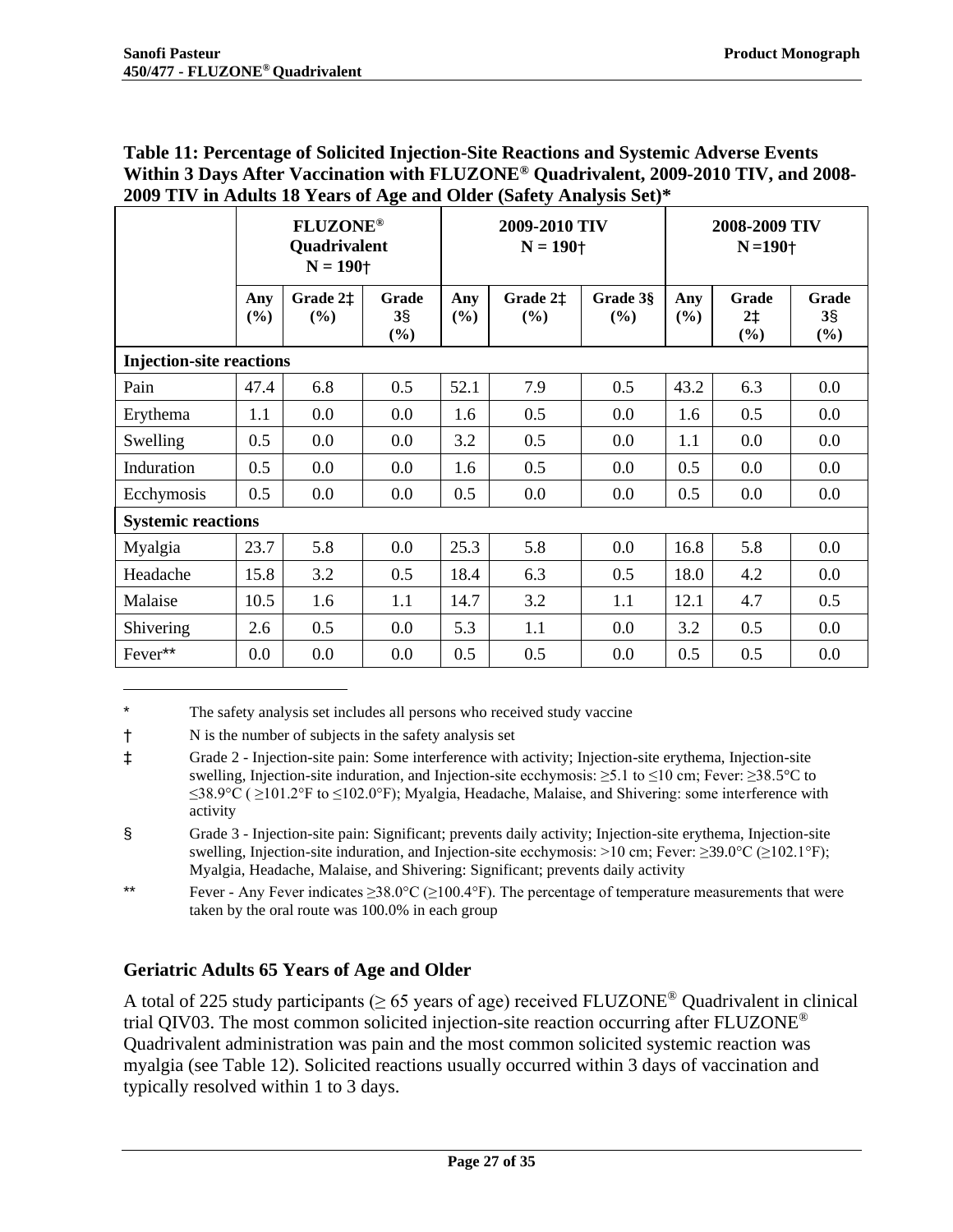A total of three subjects experienced a serious adverse event; each serious adverse event was considered by the Investigator to be unrelated to study vaccine. There were no deaths in any vaccine group.

### <span id="page-27-1"></span>**Table 12: Percentage of Solicited Injection-Site Reactions and Systemic Adverse Events Within 7 Days After Vaccination with FLUZONE® Quadrivalent, 2010-2011 TIV, and Investigational TIV in Adults 65 Years of Age and Older (Safety Analysis Set)\***

|                                 | <b>FLUZONE<sup>®</sup> Quadrivalent</b><br>$N = 225 +$ |                    |                    | 2010-2011 TIV<br>$N = 225$ <sup>+</sup> |                                       |                                       | <b>Investigational TIV</b><br>$N = 225$ † |                    |                    |
|---------------------------------|--------------------------------------------------------|--------------------|--------------------|-----------------------------------------|---------------------------------------|---------------------------------------|-------------------------------------------|--------------------|--------------------|
|                                 | Any<br>$($ %)                                          | Grade 2‡<br>$($ %) | Grade 3§<br>$($ %) | Any<br>$($ %)                           | Grade 2 <sup>±</sup><br>$\frac{9}{6}$ | Grade 3 <sub>S</sub><br>$\frac{6}{6}$ | Any<br>$\frac{6}{6}$                      | Grade 2‡<br>$($ %) | Grade 3§<br>$(\%)$ |
| <b>Injection-site reactions</b> |                                                        |                    |                    |                                         |                                       |                                       |                                           |                    |                    |
| Pain                            | 32.6                                                   | 1.3                | 0.9                | 28.6                                    | 2.7                                   | 0.0                                   | 23.1                                      | 0.9                | 0.0                |
| Erythema                        | 2.7                                                    | 0.9                | 0.0                | 1.3                                     | 0.0                                   | 0.0                                   | 1.3                                       | 0.4                | 0.0                |
| Swelling                        | 1.8                                                    | 0.4                | 0.0                | 1.3                                     | 0.0                                   | 0.0                                   | 0.0                                       | 0.0                | 0.0                |
| <b>Systemic reactions</b>       |                                                        |                    |                    |                                         |                                       |                                       |                                           |                    |                    |
| Myalgia                         | 18.3                                                   | 4.0                | 0.4                | 18.3                                    | 4.0                                   | 0.0                                   | 14.2                                      | 2.7                | 0.4                |
| Headache                        | 13.4                                                   | 1.3                | 0.4                | 11.6                                    | 1.3                                   | 0.0                                   | 11.6                                      | 1.8                | 0.4                |
| Malaise                         | 10.7                                                   | 4.5                | 0.4                | 6.3                                     | 0.4                                   | 0.0                                   | 11.6                                      | 2.7                | 0.9                |
| Fever**                         | 1.3                                                    | 0.0                | 0.4                | 0.0                                     | 0.0                                   | 0.0                                   | 0.9                                       | 0.4                | 0.4                |

<sup>\*</sup> The safety analysis set includes all persons who received study vaccine

## <span id="page-27-0"></span>**TOXICOLOGY**

FLUZONE® Quadrivalent has not been evaluated in non-clinical studies.

<sup>†</sup> N is the number of subjects in the safety analysis set

<sup>‡</sup> Grade 2 - Injection-site pain: some interference with activity; Injection-site erythema and Injection-site swelling: ≥5.1 to ≤10 cm; Fever: ≥38.5°C to ≤38.9°C (≥101.2°F to ≤102.0°F); Myalgia, Headache, and Malaise: some interference with activity

<sup>§</sup> Grade 3 - Injection-site pain: Significant; prevents daily activity ; Injection-site erythema and Injection-site swelling: >10 cm; Fever: ≥39.0°C (≥102.1°F); Myalgia, Headache, and Malaise: Significant; prevents daily activity

<sup>\*\*</sup> Fever - Any Fever indicates≥38.0°C (≥100.4°F). The percentage of temperature measurements that were taken by the oral or axillary routes, or not recorded for the 3 vaccine groups combined were 99.8%, 0.2%, and 0.03%, respectively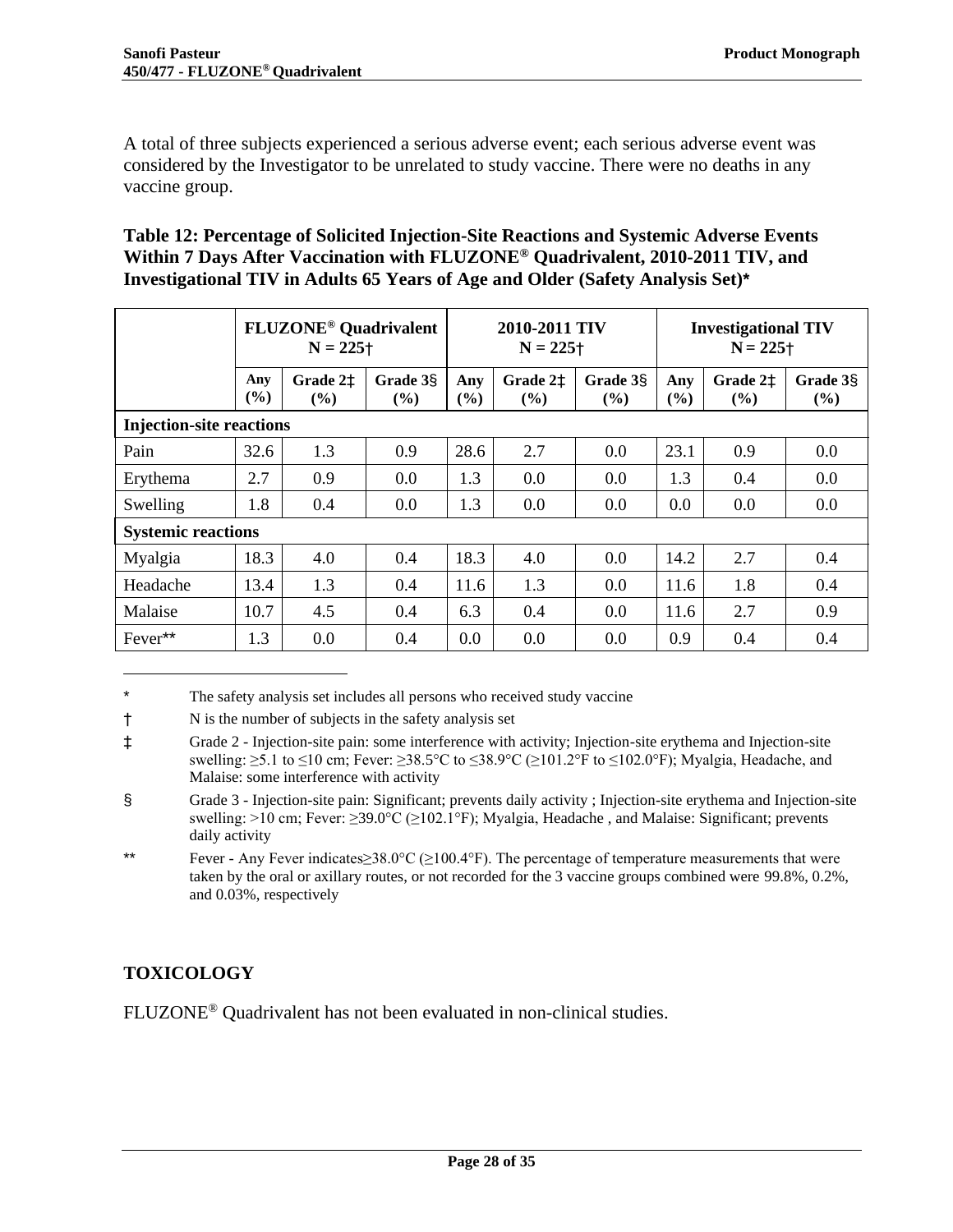## <span id="page-28-0"></span>**ADDITIONAL RELEVANT INFORMATION**

In Canada approximately 2,000-8,000 deaths can be attributed to influenza and its complications annually. [\(12\)](#page-29-12) [\(13\)](#page-29-13) [\(14\)](#page-29-14) Over 95% of these deaths occur in individuals over 65 years of age. Up to 20,000 hospitalizations can be attributed annually to influenza. [\(15\)](#page-29-15) The rate of hospitalizations in adults  $\geq 65$  years attributable to influenza can be as high as 3.4 per 1,000 individuals. Influenza also has a significant impact on the working-age population: in the 2007- 2008 Canadian flu season, 36% of influenza infections occurred in people ranging from 25 to 64 years of age. [\(16\)](#page-30-0) Furthermore, approximately 12% of employed persons in Canada took time off work as a result of influenza in 2008-2009. [\(17\)](#page-30-1)

Trivalent influenza vaccines (TIVs) are traditionally composed of one H1N1 strain, one H3N2 strain, and one B strain, each chosen to provide protection against the strains anticipated to circulate in the upcoming influenza season. In recent years, the two distinct lineages of influenza B circulating worldwide, have not provided good cross-protection against the other. [\(18\)](#page-30-2) Unfortunately, the ability to predict with acceptable accuracy which B lineage will be dominant in an upcoming season has been unsatisfactory, with frequent mismatches. [\(18\)](#page-30-2) This mismatch was the driver behind developing QIV.

The public health impact of influenza B as well as the potential benefit of QIV becomes increasingly apparent when considering the model that the US Centers for Disease Control and Prevention (CDC) developed. This model assesses what the public health impact of QIV would have been on the number of influenza cases, hospitalizations, and deaths in the US compared with TIV [\(18\).](#page-30-2) In doing so, the model utilizes US influenza-related health outcomes (illness, hospitalization, and death) data collected over ten consecutive influenza seasons starting in 1999/2000. Further, the model considers the concurrent circulating viruses, vaccine coverage, vaccine effectiveness, as well as, vaccine manufacturing capacity.

The CDC reports that across the 10 influenza seasons, the proportion of all influenza disease identified as type B varied from 0.4% to 46% each season and the proportion of type B isolates of a lineage not in a given year's TIV varied from 0% to 98%. Consequently, the model projects that if QIV were used instead of TIV over these 10 seasons, it would have resulted in a modest reduction in the burden of influenza disease. More specifically, the use of QIV could have reduced annual cases (range: 2200–970,000), hospitalizations (range: 14–8200), and deaths (range:  $1-485$ ) in the US.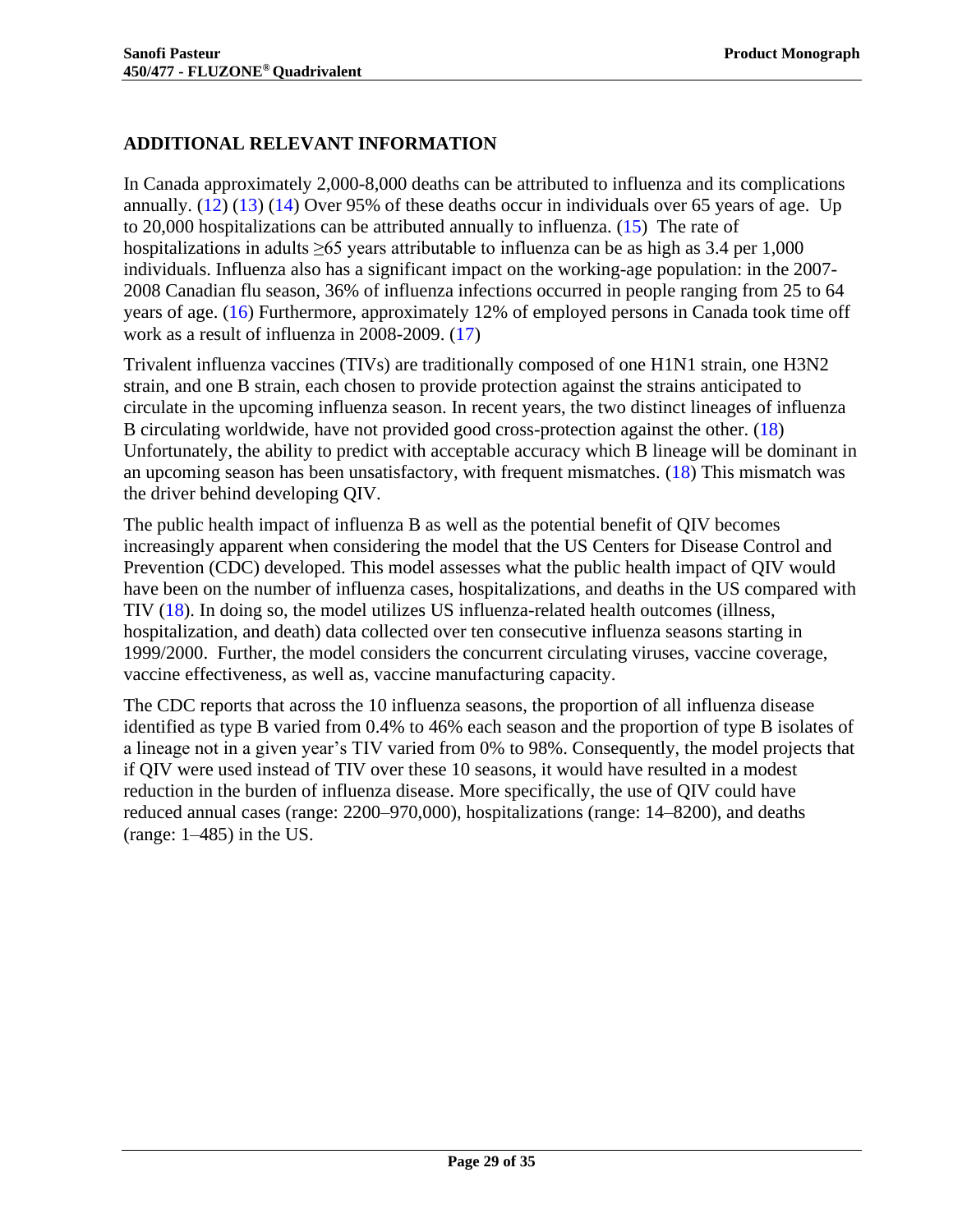## <span id="page-29-0"></span>**REFERENCES**

- <span id="page-29-1"></span>1 World Health Organization (WHO). Recommended composition of influenza virus vaccines for use in the 2021-2022 northern hemisphere influenza season. Accessed from URL: https://www.who.int/influenza/vaccines/virus/recommendations/2021-22\_north/en/.
- <span id="page-29-2"></span>2 National Advisory Committee on Immunization (NACI). Statement on seasonal influenza vaccine for 2015-2016. Accessed from URL: http://www.phac-aspc.gc.ca/naci-ccni/flu-2015-grippe-eng.php
- <span id="page-29-3"></span>3 Plott RT, et al. Iatrogenic contamination of multidose vials in simulated use. Arch Dermatol 1990:126:1441-4.
- <span id="page-29-4"></span>4 National Advisory Committee on Immunization (NACI). General Guidelines. Vaccine Safety and Adverse Events Following Immunization, Recommended Immunization, Influenza Vaccine. Canadian Immunization Guide. 7th ed. Her Majesty the Queen in Right of Canada represented by the Minister of Public Works and Government Services Canada; 2006. p. 75, 80-9, 134-5, 209-20.
- <span id="page-29-5"></span>5 National Advisory Committee on Immunization (NACI). Thimerosal: Updated Statement. CCDR 2007:33(ACS-6):1-13.
- <span id="page-29-6"></span>6 Data on File. QIV04 - Safety and Immunogenicity Among Children Administered Quadrivalent Influenza Vaccine
- <span id="page-29-7"></span>7 Data on file. GRC43 - Immunogenicity and Safety Among Children and Adults of the 2009- 2010 Trivalent Influenza Vaccine, 2008-2009 Trivalent Influenza Vaccine, and Quadrivalent Influenza Vaccine (Intramuscular Route)
- <span id="page-29-8"></span>8 Data on File. QIV03 - Safety and Immunogenicity Trial Among Adults Administered Quadrivalent Influenza Vaccine
- <span id="page-29-9"></span>9 CDC. Prevention and Control of Seasonal Influenza with Vaccines: Recommendations of the Advisory Committee on Immunization Practices - United States, 2013-2014. MMWR 2013:62(rr07):1-43.
- <span id="page-29-10"></span>10 Couch RB, et al. Prevention of influenza virus infection by current inactivated influenza virus vaccines. In: Brown LE, et al editors. Options for the control of influenza III. 1996. p 97-106.
- <span id="page-29-11"></span>11 Foy HM, et al. A/Hong Kong influenza immunity three years after immunization. JAMA 1973:226(7):758-61.
- <span id="page-29-12"></span>12 Public Health Agency of Canada. Influenza. Accessed from URL: http://www.phacaspc.gc.ca/influenza/index-eng.php
- <span id="page-29-13"></span>13 Schanzer DL, et al. Influenza-attributable deaths, Canada 1990-1999. Epidemiol Infect 2007:135:1107-16.
- <span id="page-29-14"></span>14 Health Canada. It's Your Health - Influenza (the "flu"). Accessed URL: http://www.hcsc.gc.ca/hl-vs/iyh-vsv/diseases-maladies/flu-grippe-eng.php
- <span id="page-29-15"></span>15 Public Health Agency of Canada. Influenza Immunization - "the flu shot". Accessed from URL: http://www.phac-aspc.gc.ca/im/iif-vcg/index-eng.php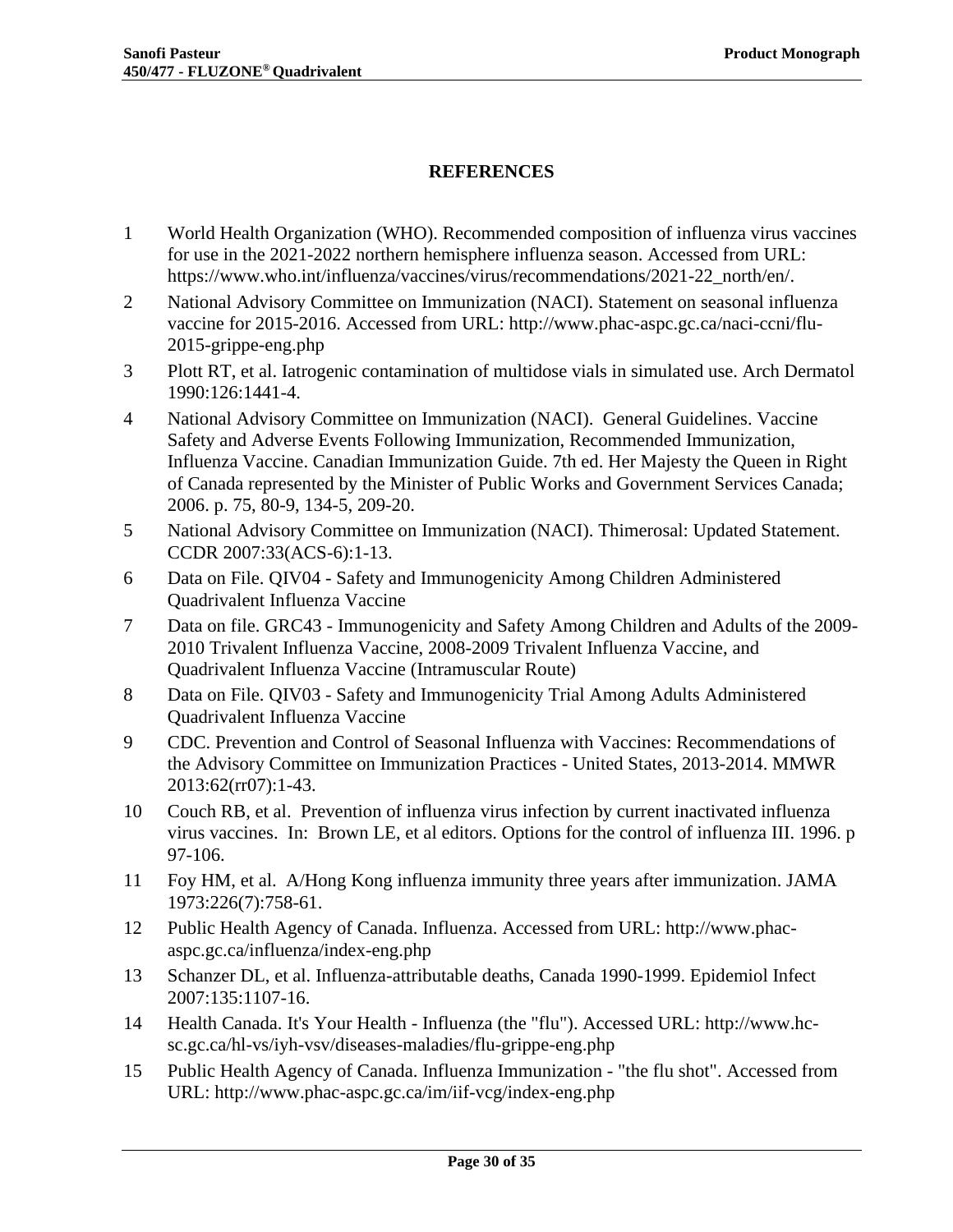- <span id="page-30-0"></span>16 Public Health Agency of Canada. Influenza In Canada: 2007-2008 Season Update. CCDR 2008:34 (70):1-4
- <span id="page-30-1"></span>17 Schanzer DL, et al. Statistical estimates of absenteeism attributable to seasonal and pandemic influenza from the Canadian Labour Force Survey J.BMC Infect Dis. 2011:11-90
- <span id="page-30-2"></span>18 Reed C, et al. Public health impact of including two lineages of influenza B in a quadrivalent seasonal influenza vaccine. Vaccine. 2012;30(11):1993-8.

Vaccine Information Service: 1-888-621-1146 or 416-667-2779

Business Hours: 7:30 a.m. to 7:30 p.m. Eastern Time, Monday to Friday

Full product monograph available on request or visit us at www.sanofi.ca

Product information as of March 2021.

Manufactured by: **Sanofi Pasteur Inc.** Swiftwater, PA 18370 USA

Distributed by: **Sanofi Pasteur Limited** Toronto, Ontario, Canada

R9-0321 Canada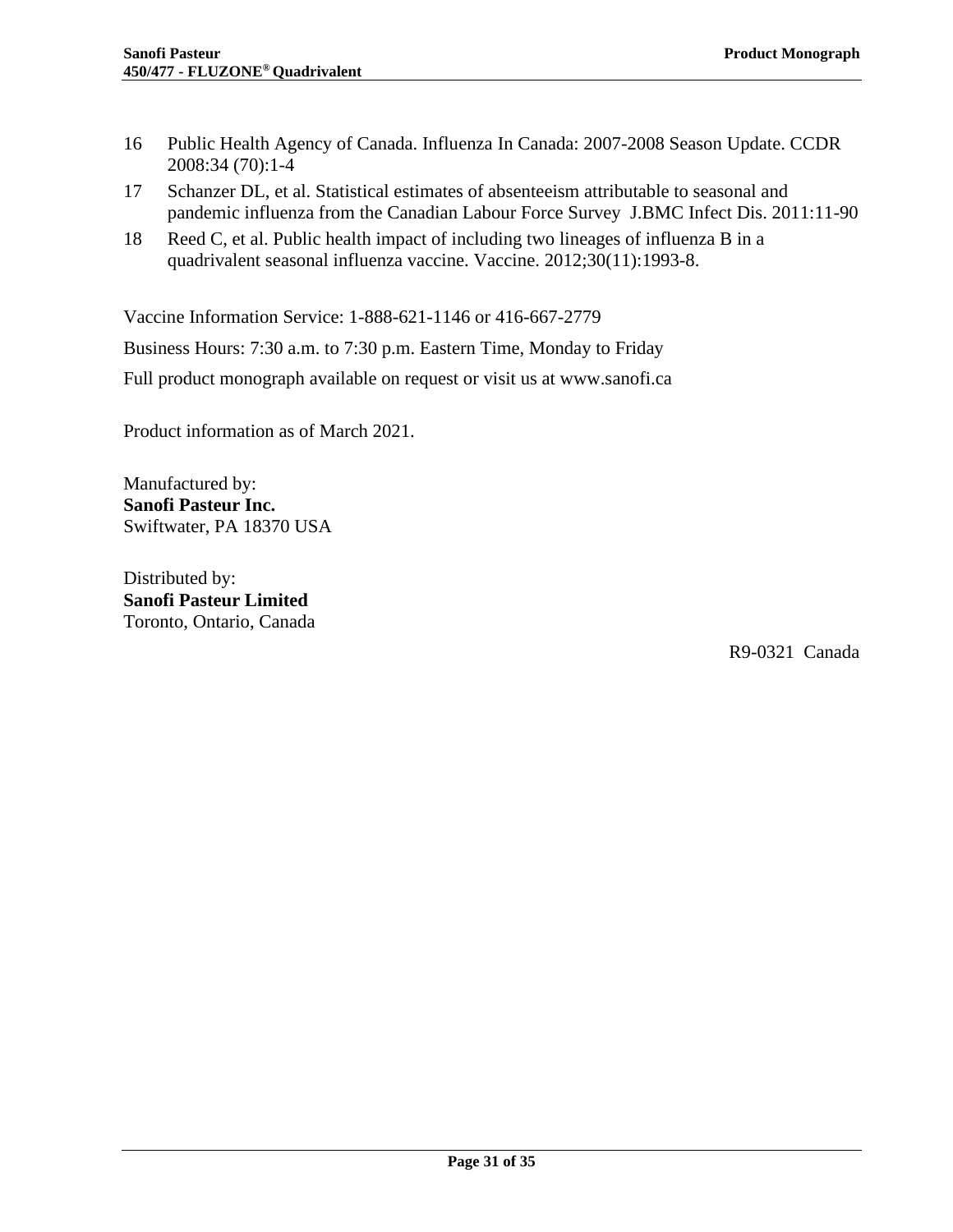#### **IMPORTANT: PLEASE READ**

#### <span id="page-31-0"></span>**PART III: CONSUMER INFORMATION**

#### **FLUZONE® Quadrivalent**

#### **Influenza Virus Vaccine Quadrivalent Types A and B, Zonal Purified, Subvirion**

This leaflet is part III of a three-part "Product Monograph" published when FLUZONE® Quadrivalent was approved for sale in Canada. It provides important information about the product for consumers. This leaflet is a summary and it does not tell you everything about FLUZONE® Quadrivalent. Contact your doctor, nurse or pharmacist if you have any questions about the vaccine.

#### <span id="page-31-1"></span>**ABOUT THIS VACCINE**

#### **What the vaccine is used for:**

FLUZONE® Quadrivalent is a vaccine used to prevent influenza. Influenza (or flu) is an infection caused by the influenza virus.

This vaccine may be given to adults and children 6 months of age and older.

Flu symptoms can include fever, headache, muscle pain, runny nose, sore throat, extreme tiredness and cough. Some people get much sicker.

The influenza virus spreads when a person who has the flu coughs or sneezes into the air. Small droplets of the flu virus stay in the air for a short time then fall onto surfaces nearby. You can get the flu by:

- breathing in these droplets through your nose or mouth.
- the droplets landing directly on your eyes.
- touching the hands of a person who has the flu and then touching your eyes, nose or mouth.
- touching surfaces that have been contaminated with flu virus and then touching your eyes, nose or mouth.

#### **What it does:**

FLUZONE® Quadrivalent causes your body to produce its own protection against influenza virus. After you get a flu shot, your immune system produces antibodies against the strains of virus that are in the vaccine. The antibodies are effective for the duration of the flu season. When you are exposed to the virus, the antibodies will help to keep you from

getting sick. If you do get the flu, you may not be as sick.

#### **When it should not be used:**

FLUZONE® Quadrivalent should not be used in the following situations:

Do not give FLUZONE® Quadrivalent to anyone who has ever had a severe allergic reaction to:

- egg or egg products
- any component of FLUZONE® Quadrivalent

#### **What the medicinal ingredient is:**

This vaccine complies with the WHO (World Health Organization) recommendation (Northern hemisphere) for the 2021-2022 season.

Each 0.5 mL dose of FLUZONE® Quadrivalent contains killed split viruses from four strains of influenza virus for the 2021-2022 season. The viruses in FLUZONE® Quadrivalent are:

- A/Victoria/2570/2019 (H1N1)pdm09-like strain,
- A/Cambodia/e0826360/2020 (H3N2)-like strain,
- B/Washington/02/2019-like strain
- B/Phuket/3073/2013-like strain.

#### **What the important nonmedicinal ingredients are:**

Sodium phosphate-buffered, isotonic sodium chloride solution, formaldehyde, and Triton® X-100. The multidose vial contains thimerosal.

#### **What dosage forms it comes in:**

Individual doses in a vial or a prefilled syringe.

<span id="page-31-2"></span>The packaging of FLUZONE® Quadrivalent does not contain any latex.

#### **WARNINGS AND PRECAUTIONS**

**FLUZONE® Quadrivalent will only protect against the strains of flu virus contained in the vaccine or those that are closely related.**

**FLUZONE® Quadrivalent will not protect against any other strains of flu virus.**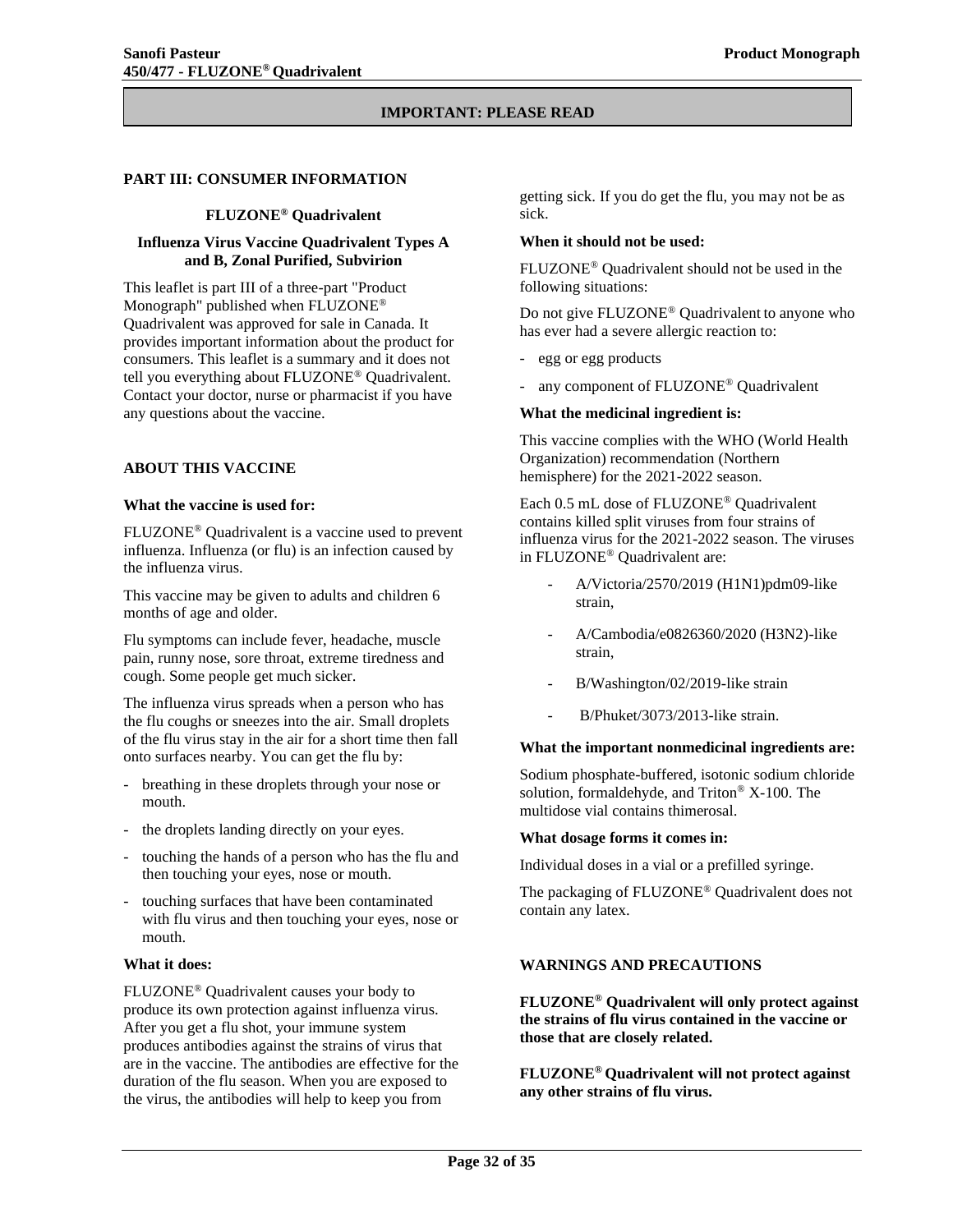**If you have any of the following conditions, talk to your doctor, nurse or pharmacist BEFORE you use FLUZONE® Quadrivalent:**

- **Diseases of the immune system or who are having treatment that affects the immune system.** The vaccine may provide you with a lower level of protection than it does for people with healthy immune systems.
- **A bleeding disorder or taking blood-thinning medications.** Tell the person giving you the injection about your condition. There is a risk of excessive bleeding at the injection site if it is not done carefully.
- **Pregnant or breast-feeding women.** It is important that you understand the risks and benefits of vaccination. FLUZONE® should be given to a pregnant or nursing woman only if it is clearly needed. Tell the person giving you the injection if you are pregnant or breast-feeding.
- **Allergy to egg protein or any component of the vaccine.**
- **Fever or serious illness.** Wait until the person is better before giving the flu shot. A person who has a mild illness (such as a mild cold) may have the flu shot. Ask your doctor, nurse or pharmacist for advice.
- **A history of Guillain-Barré syndrome (GBS) within 6 weeks of a previous influenza vaccination.**

The use of FLUZONE® in infants under 6 months of age is not recommended.

As with all vaccines, FLUZONE® does not protect 100% of people immunized.

#### *Pregnancy Registry*

Sanofi Pasteur Inc. is collecting information on pregnancy outcomes and the health of newborns following vaccination with Fluzone Quadrivalent during pregnancy. Women who receive Fluzone Quadrivalent during pregnancy are encouraged to contact Sanofi Pasteur Inc. directly or have their healthcare provider contact Sanofi Pasteur Inc. at 1- 888-621-1146.

#### <span id="page-32-0"></span>**INTERACTIONS WITH THIS VACCINE**

FLUZONE® Quadrivalent must not be mixed with other vaccines or medicinal products in the same syringe.

#### <span id="page-32-1"></span>**PROPER USE OF THIS VACCINE**

#### **Usual dose:**

For children 6 through 35 months - recommended dose is 0.25 mL or 0.5 mL. The National Advisory Committee on Immunization (NACI) recommends that children 6 to through 35 months of age should be given a full dose (0.5 mL).

For persons 3 years or older - recommended dose is 0.5 mL.

Children under 9 years of age who have not received a previous vaccination - 2 doses are required 4 weeks apart. The second dose is not needed if the child received one or more doses of influenza vaccine in a previous season.

For adults and children older than 1 year, inject the vaccine into the deltoid (shoulder) muscle.

For infants and children less than 1 year inject the vaccine into the mid-thigh muscle.

#### **Overdose:**

In case of drug overdose, contact a health care practitioner, hospital emergency department or regional Poison Control Centre immediately, even if there are no symptoms.

#### **Missed Dose:**

<span id="page-32-2"></span>If a child's second dose is missed, it can be given at any time.

#### **SIDE EFFECTS AND WHAT TO DO ABOUT THEM**

A vaccine, like any medicine, may cause serious problems, such as severe allergic reactions. The risk of FLUZONE® Quadrivalent causing serious harm is extremely small. The small risks associated with FLUZONE® Quadrivalent are much less than the risks associated with getting the disease against which it protects.

The flu vaccine cannot cause influenza because it does not contain any live virus. The most common side effect is soreness where you got the injection. Children and adults might also notice muscle pain and infants may suffer from irritability.

Severe allergic reactions to the flu shots are very rare. A very rare but possible side effect of influenza vaccination is Guillain-Barré syndrome (GBS). This is an autoimmune disease that attacks the nervous system. GBS causes weakness and abnormal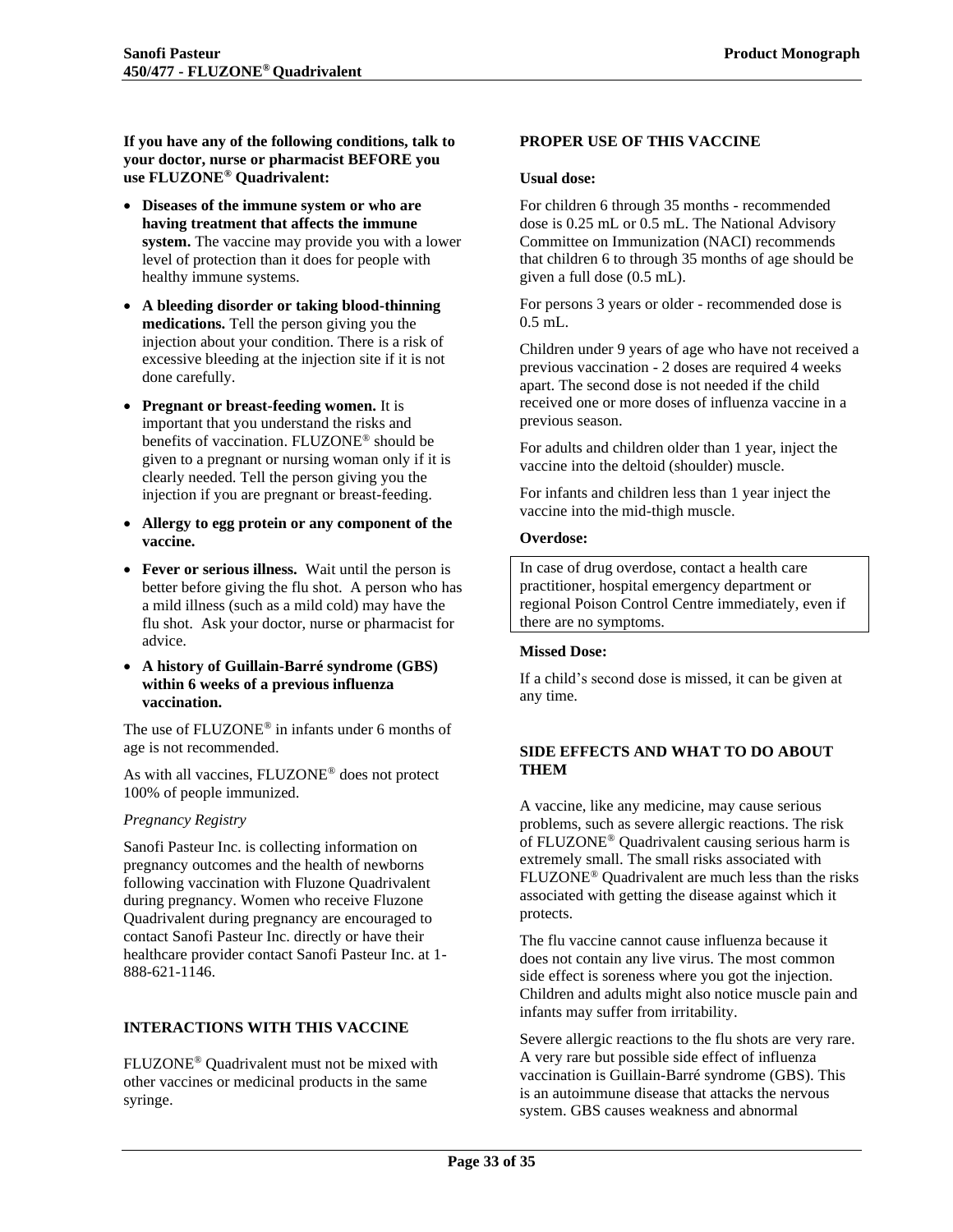sensations. Most patients recover fully. This is not a complete list of side effects. Talk to your doctor or nurse before receiving FLUZONE®.

Tell your doctor, nurse or pharmacist as soon as possible if you do not feel well after having FLUZONE® Quadrivalent.

For any unexpected effects after having FLUZONE® Quadrivalent, contact your doctor, nurse or pharmacist.

#### <span id="page-33-0"></span>**HOW TO STORE IT**

Store in a refrigerator at 2° to 8°C (35° to 46°F). **Do not freeze.** Discard product if it has been exposed to freezing. Protect from light.

Do not use vaccine after expiration date.

Keep FLUZONE® Quadrivalent out of children's reach.

A maximum of 10 total doses (0.25 mL dose or 0.5 mL dose) can be withdrawn from the multidose vial.

#### <span id="page-33-1"></span>**REPORTING SUSPECTED SIDE EFFECTS**

To monitor vaccine safety, the Public Health Agency of Canada collects information on serious and unexpected case reports on adverse events following immunization.

#### **For Health Care Professionals:**

If a patient experiences an adverse event following immunization, please complete the appropriate Adverse Events Following Immunization (AEFI) Form and send it to your local Health Unit in your province/territory.

#### **For the General Public:**

Should you experience an adverse event following immunization, please ask your doctor, nurse, or pharmacist to complete the Adverse Events Following Immunization (AEFI) Form.

If you have any questions or have difficulties contacting your local health unit, please contact the Vaccine Safety Section at the Public Health Agency of Canada:

By toll-free telephone: 1-866-844-0018 By toll-free fax: 1-866-844-5931 Web: http://www.phac-aspc.gc.ca/im/vs-sv/indexeng.php

By regular mail: The Public Health Agency of Canada Vaccine Safety Section 130 Colonnade Road Address Locator: 6502A Ottawa, ON K1A 0K9

**NOTE: Should you require information related to the management of the side effect, please contact your health care provider before notifying the Public Health Agency of Canada**. **The Public Health Agency of Canada does not provide medical advice**.